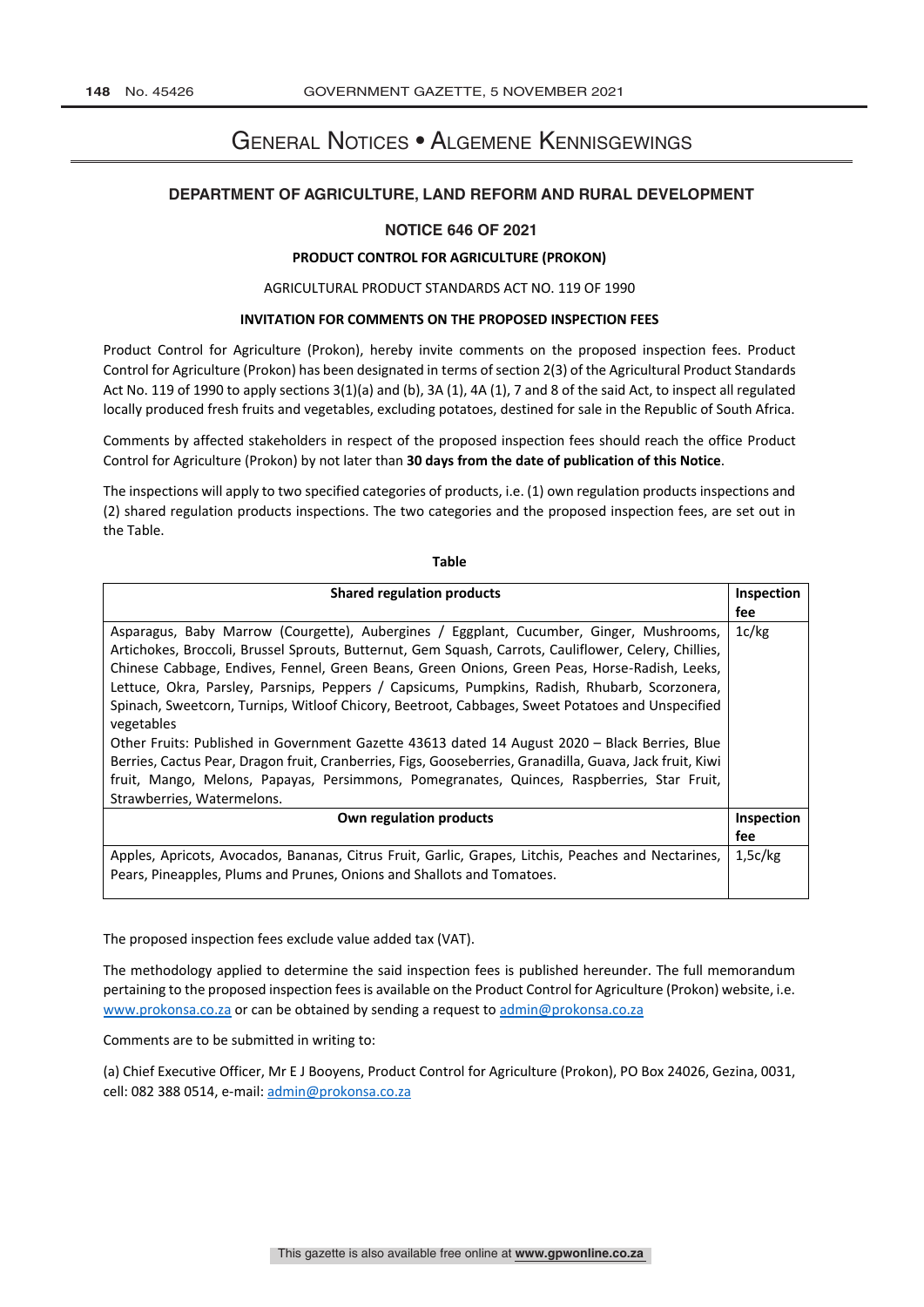# **METHODOLOGY APPLIED TO DETERMINE THE INSPECTION FEES TO BE CHARGED ON REGULATED FRUITS AND VEGETABLES INTENDED FOR SALE IN THE REPUBLIC OF SOUTH AFRICA**

# **1.1 PURPOSE OF METHODOLOGY DOCUMENT**

The purpose of the methodology document is to outline the specific actions to be performed in respect of each regulated product, the frequency of such inspections as well as the inspection fees to be charged. This is to ensure that there is proper understanding of Prokon's role, the associated costs and the alignment of its role with the respective client's business processes with due cognisance of the parameters of Prokon's mandate in terms of its appointment as assignee of the Department of Agriculture, Land Reform and Rural Development (DALRRD).

Prokon's infrastructure and footprint, established since 1994, was a decisive factor in the company's appointment as the Ministerial assignee to conduct inspections on locally and imported regulated fresh fruits and vegetables, hence Prokon had an established infrastructure in place which it did not have to be re-establish for the purpose of market inspections and consequently the capital cost for the purpose of inspections is minimal. The aforementioned factor also made it possible for it to propose cost effective inspections fees that are fair and reasonable.

# **1.2 PROCESSES TO BE IMPLEMENTED TO ENSURE STAKEHOLDER PARTICIPATION**

To ensure that the handling of the application is beyond reproach:

- Prokon, as an administrative body, will follow the notice and comment procedure as set out in section 4 of the Promotion of the Administrative Justice Act, Act 3 of 2000 (PAJA) in determining the inspection fees. Prokon will thus take appropriate steps to communicate the administrative action to those likely to be materially and adversely affected by such administrative action and called for comment thereon. The comments will be duly considered and, where possible, be incorporated with due cognisance of the Agricultural Products Standards Act no. 119 of 1990 and the procedures prescribed in the regulations.
- Prokon's board of directors, in cooperation with the company's managerial and technical staff, will determine the inspection fees in a rational and proper manner prior to it, together with a detailed methodology, being published as a draft notice in the government gazette as well as in four newspapers being distributed country wide, taking into account the need for it to be published in different languages.
- Sufficient time will be allowed for comment where after such comments will be duly considered and, if appropriate, be incorporated in the notice and circulated to those stakeholders that submitted comments. Should further comments be received it will be duly considered and, if appropriate, be incorporated in the notice and once again be published, affording stakeholders a final opportunity for inputs in terms of section 10 of the PAJA. Should further inputs be received it will be considered in term of relevance, and if affirmative, be incorporated in the notice.
- The final step will be to submit the draft government notice to the Department of Agriculture, Land Reform and Rural Development for approval and publication in the government gazette.

## **1.3 INSPECTION PROCESS**

In terms of this document, Prokon is to inspect all regulated locally produced fresh fruits and vegetables intended for sale in the Republic of South Africa in accordance with the regulations and the company's SANAS ISO 17020 accreditation with due cognisance of the following aspects:

• Compliance with the mandate given to Prokon by the DALRRD to ensure consumer protection and instil consumer confidence.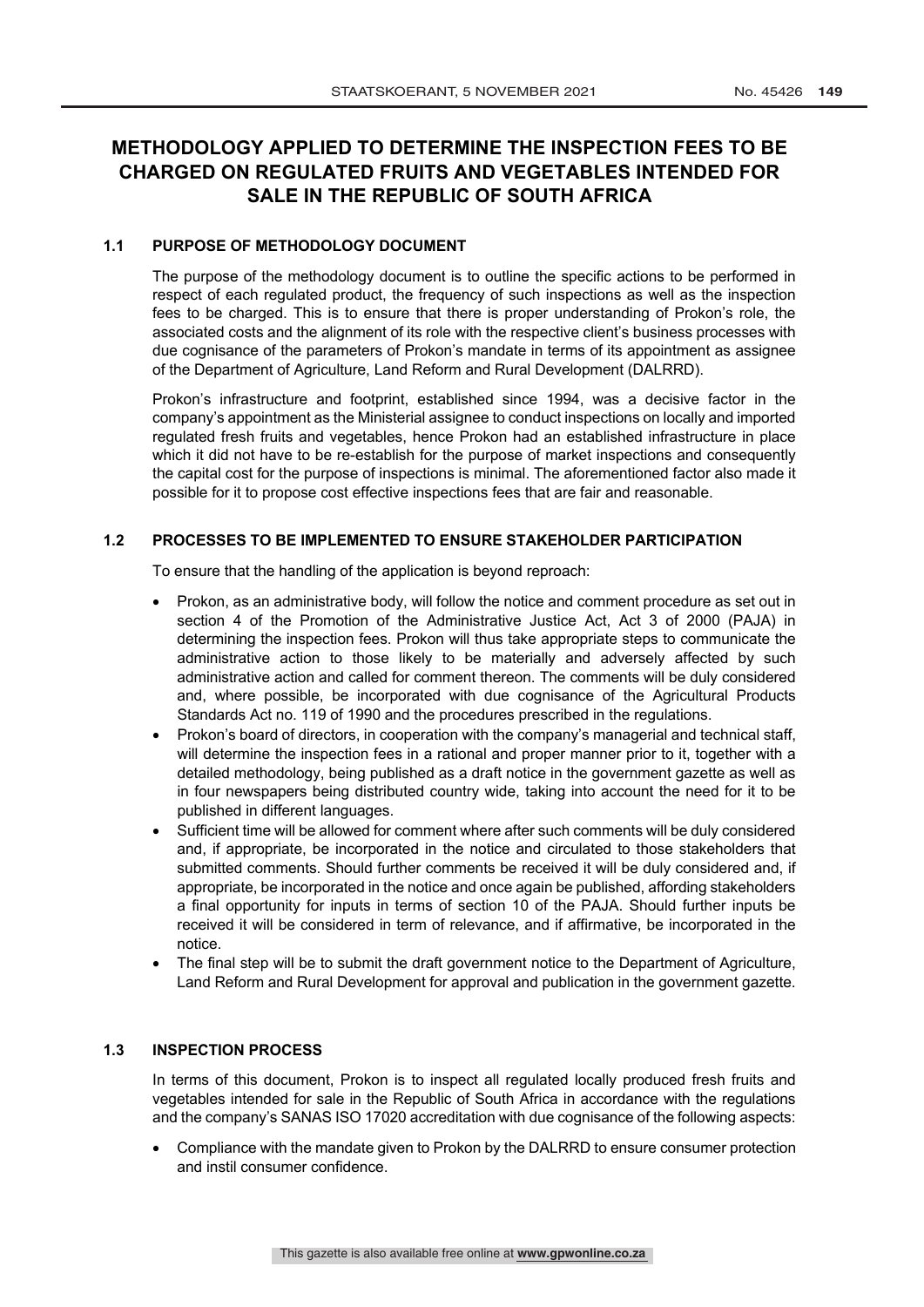• Compliance with Prokon's standard operating procedures (SOP) and quality management system (QMS) in terms of its SANAS accreditation.

Prokon will conduct inspections on all regulated fresh fruits and vegetables at the most appropriate frequency, point and time in order to minimise disruption and possible negative impact on the clients' businesses whilst at the same time ensure compliance with its official assignment.

## **1.4 THE NECESSITY FOR QUALITY ASSURANCE INSPECTIONS**

During a two-year period (June 2019 to May 2021) **4 814 directives** were issued in respect of produce at fresh produce markets, retailers, wholesalers and importers which did not comply with prescribed standards set out in the relevant regulations. The majority of non-conformances were found on fresh produce markets. The aforementioned statistics is clear proof that there is a definite need for quality assurance inspections on fresh fruits and vegetables to protect the relevant value chain as a whole as well as to ensure that the consumer purchases a product that complies with official quality and health regulations.

The following problems / non-conformances, which may differ between products, were found in respect of locally produced produce:

- Consignments are not marked, e.g., no information is provided on the packaging in respect of name / trade name of the supplier / producer and contact details, cultivar / variety, class, weight, date of packing and country of origin. This is especially the case in respect of lower class produce. (Compliance in terms of marking is extremely important in order to ensure that the origin of the product can be traced should quality and health related complaints be lodged.)
- Different sizes are packed in the same container / bag.
- Underweight packaging.
- Consignments do not comply with the official internal and external quality standards.
- Products that were harvested immaturely (ripeness).
- Incorrect sugar levels.

As far as imported produce is concerned the following are examples of the problems / nonconformances found:

- A large consignment avocado was illegally imported from Tanzania. Prokon informed the Inspectorate of the Department of Agriculture, Land Reform and Rural Development who confiscated and destroyed the consignment to the benefit of the local industry and the consumer.
- Indicating the wrong country of origin.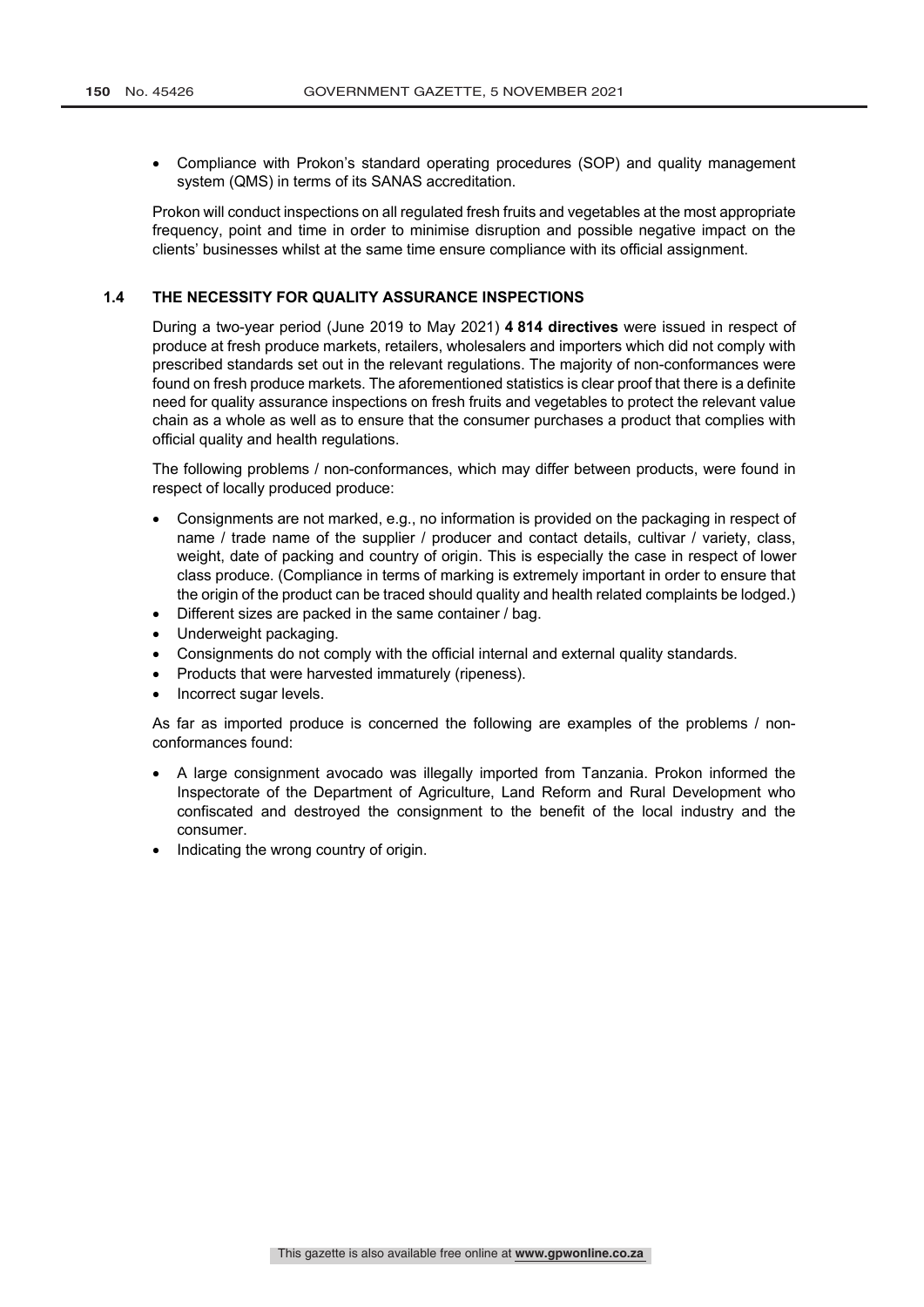

#### **Table 1: Top 20 product non-compliances for the period July 2020 to May 202**1

# **1.5 EXAMPLES OF THE POSSIBLE IMPACT ON PRODUCERS AND CONSUMERS**

#### **1.5.1 Producers**

The table demonstrates the benefits on offer to producers who deliver a quality product in terms of the stipulations set out in the official regulations.

## **Table 2: Average price attained after produce were downgraded**

| <b>SCENARIO</b> Eleven producers        |                                                                                                                  |                                       |                                           |                 |
|-----------------------------------------|------------------------------------------------------------------------------------------------------------------|---------------------------------------|-------------------------------------------|-----------------|
|                                         |                                                                                                                  |                                       |                                           |                 |
| All produce delivered marked as class 1 |                                                                                                                  |                                       |                                           |                 |
|                                         | Prices ranged between R22.00 and R29.00 per container delivered to the market before inspections                 |                                       |                                           |                 |
|                                         | Four consignments were downgraded due to non-compliance to quality standards for class 1                         |                                       |                                           |                 |
|                                         | After Prokon's inspection seven consignments were left which positively influenced the average price for class 1 |                                       |                                           |                 |
|                                         |                                                                                                                  |                                       |                                           |                 |
|                                         | If Prokon does not conduct inspections                                                                           | Prokon does inspection and downgrades | Scenario average after Prokon inspections |                 |
| <b>Producers</b>                        | Selling price R                                                                                                  |                                       | <b>Producers</b>                          | Selling price R |
|                                         | R26,00                                                                                                           |                                       |                                           | R26,00          |
| P                                       | R25,00                                                                                                           |                                       | B                                         | R25,00          |
| С                                       |                                                                                                                  | R24,00 Downgraded to class 2          |                                           |                 |
|                                         |                                                                                                                  | R22,00 Downgraded to class 2          |                                           |                 |
| E                                       | R28,00                                                                                                           |                                       | E                                         | R28,00          |
|                                         | R29,00                                                                                                           |                                       |                                           | R29,00          |
| G                                       | R27,00                                                                                                           |                                       | G                                         | R27,00          |
|                                         |                                                                                                                  | R23,00 Downgraded to class 2          |                                           |                 |
|                                         |                                                                                                                  | R24,00 Downgraded to class 2          |                                           |                 |
|                                         | R26,00                                                                                                           |                                       |                                           | R26,00          |
|                                         | R28,00                                                                                                           |                                       |                                           | R28,00          |
| Average                                 | R25,64                                                                                                           |                                       | Average                                   | R27,00          |
|                                         |                                                                                                                  |                                       |                                           |                 |
| 3520 X AVE PRICE                        | R90 240,00                                                                                                       |                                       | 3520 X AVE PRICE                          | R95 040.00      |
|                                         |                                                                                                                  |                                       |                                           |                 |
|                                         | Financial benefit on 3520 containers being inspected by Prokon                                                   | R4 800,00                             |                                           |                 |

#### **1.5.2 Consumers**

The scenario below demonstrates the difference in average prices of actual downgrades for the period July 2020 to May 2021 between classes. It must be taken into account that prices differ on a daily basis depending on volumes and quality supplied versus demand. The last column reflects the true price forming mechanism and how it impacts the buying power of buyers and consumers.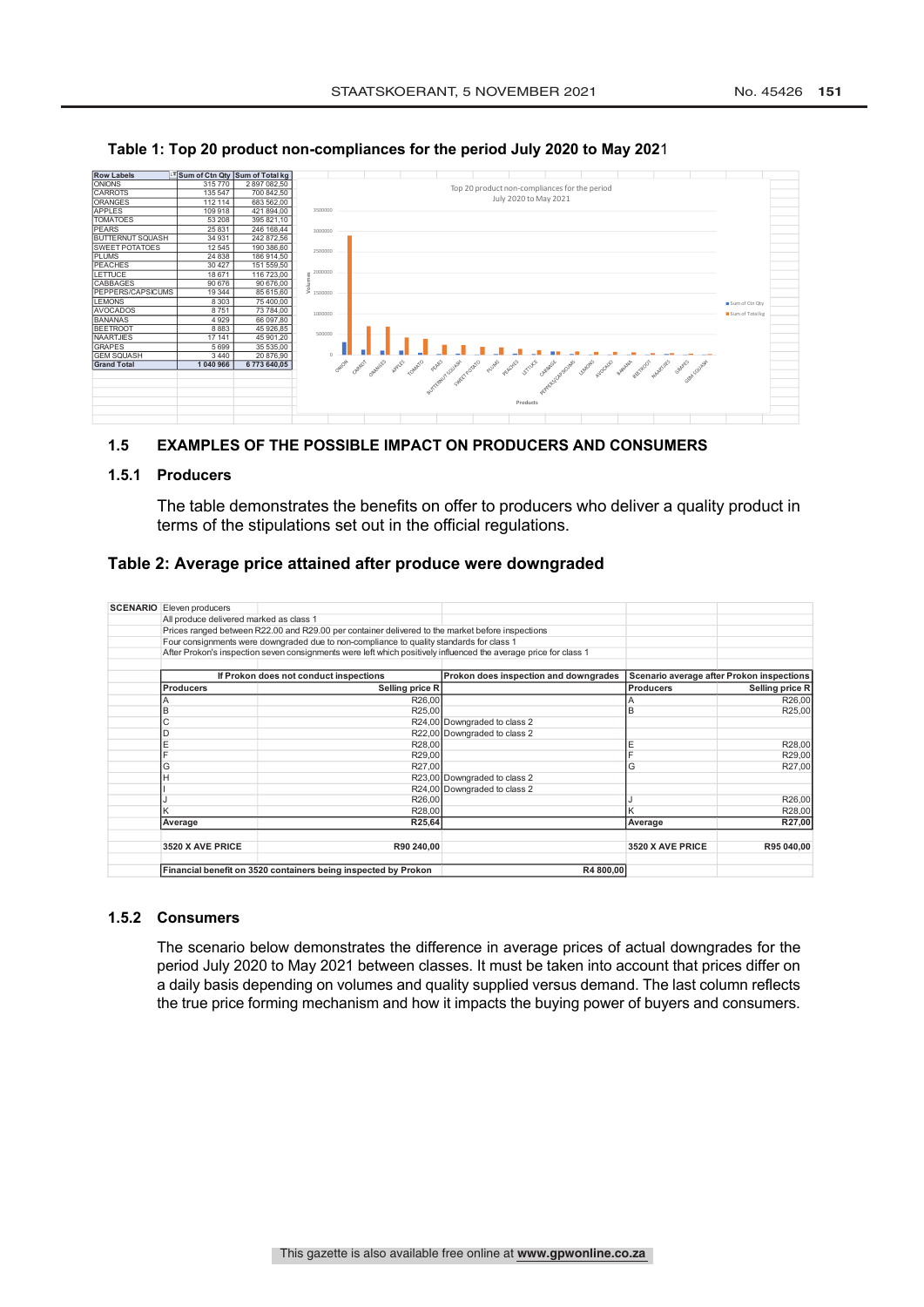| <b>Products / Downgrades</b> | <b>Actual downgrades</b> |                 |                              |                    |                                 |
|------------------------------|--------------------------|-----------------|------------------------------|--------------------|---------------------------------|
|                              |                          |                 |                              |                    | <b>Price differences (Total</b> |
|                              |                          |                 |                              | Difference between | kg x difference between         |
|                              | Container                |                 |                              | class 1 and other  | class 1 and other               |
| <b>Onions</b>                | quantity                 | <b>Total kg</b> | Ave R /kg                    | classes            | classes)                        |
| Class 1                      |                          |                 | R6,76                        |                    |                                 |
| Downgraded to class 2        | 240162                   | 2 218 563,50    | R3,86                        | R <sub>2</sub> ,90 | R6 433 834,15                   |
| Downgraded to class 3        | 64925                    | 596 189,00      | R3,74                        | R3,02              | R1 800 490,78                   |
| Downgraded to lowest class   | 10683                    | 82 330,00       | R <sub>1,69</sub>            | R5,07              | R417413,10                      |
|                              |                          |                 |                              |                    | R8 651 738,03                   |
| <b>Carrots</b>               |                          |                 |                              |                    |                                 |
| Class 1                      |                          |                 | R4,20                        |                    |                                 |
| Downgraded to class 2        | 84838                    | 416 627,50      | R3,11                        | R <sub>1,09</sub>  | R454 123,98                     |
| Downgraded to class 3        | 46208                    | 257 348,00      | $\overline{\mathsf{R2}}, 12$ | R <sub>2</sub> ,08 | R535 283,84                     |
| Downgraded to lowest class   | 4501                     | 26 867,00       | R <sub>1</sub> ,50           | R <sub>2</sub> ,70 | R72 540,90                      |
|                              |                          |                 |                              |                    | R1 061 948,72                   |
| <b>Oranges</b>               |                          |                 |                              |                    |                                 |
| Class 1                      |                          |                 | R <sub>5</sub> ,47           |                    |                                 |
| Downgraded to class 2        | 16476                    | 117 756,00      | R4,84                        | R <sub>0</sub> ,63 | R74 186,28                      |
| Downgraded to class 3        | 33582                    | 170 234,00      | R3,49                        | R <sub>1,98</sub>  | R337 063,32                     |
| Downgraded to lowest class   | 62056                    | 395 572,00      | R3,00                        | R <sub>2</sub> ,47 | R977 062,84                     |
|                              |                          |                 |                              |                    | R1 388 312,44                   |
| <b>Apples</b>                |                          |                 |                              |                    |                                 |
| Class 1                      |                          |                 | R12,54                       |                    |                                 |
| Downgraded to class 2        | 26255                    | 99 512,00       | R7,44                        | R <sub>5</sub> ,10 | R507 511,20                     |
| Downgraded to class 3        | 70540                    | 231 686,00      | R4,01                        | R8,53              | R1 976 281,58                   |
| Downgraded to lowest class   | 13123                    | 90 696,00       | R <sub>1,93</sub>            | R <sub>10,61</sub> | R962 284,56                     |
|                              |                          |                 |                              |                    | R3 446 077.34                   |
| <b>Tomatoes</b>              |                          |                 |                              |                    |                                 |
| Class 1                      |                          |                 | R11,10                       |                    |                                 |
| Downgraded to class 2        | 39523                    | 253 612,40      | R8,12                        | R <sub>2</sub> ,98 | R755 764,95                     |
| Downgraded to class 3        | 9371                     | 99 019,00       | R6,68                        | R4,42              | R437 663,98                     |
| Downgraded to lowest class   | 4314                     | 43 189,70       | R4,71                        | R6,39              | R275 982,18                     |
|                              |                          |                 |                              |                    | R1 469 411,12                   |
|                              |                          |                 |                              |                    |                                 |
|                              |                          |                 |                              | <b>Total</b>       | R16 017 487,64                  |

## **Table 3: Product downgrades and the impact thereof on the true price forming mechanism and how it impacts the buying power of buyers and consumers.**

#### **1.6 PROKON'S APPOINTMENT AS ASSIGNEE**

Prokon's Ministerial appointment as assignee of the Department of Agriculture, Land Reform and Rural Development to conduct inspections on produce for sale in the republic of South Africa are in accordance with the Agricultural Products Standards Act, No. 119 of 1990 and can be summarised as follows:

- Prokon's appointment as assignee to conduct inspections on potatoes was originally published in Notice 232 of 1994. On 21 September 2010 Prokon's mandate to conduct inspections on potatoes was revised to incorporate all inspections at wholesale (national fresh produce markets) and retail level (at all different retailers in South Africa).
- Prokon's was appointed on 17 May 2016 as assignee to conduct inspections on all other regulated local produced and imported fresh fruits, vegetables and flowers.

# **1.7 BROAD BASED EXPERIENCE IN QUALITY ASSURANCE INSPECTIONS**

The quality assurance inspections conducted on the other regulated local produced and imported fresh fruits, vegetables by Prokon inspectors during the past three years, afforded the company the ideal platform to gained valuable broad-based experience and product knowledge to refine the inspection process to the benefit of all stakeholder in the fresh produce supply chain. The exposure allowed Prokon the ability to identify the primary participants in the fresh produce flow channel, and thus inspection points,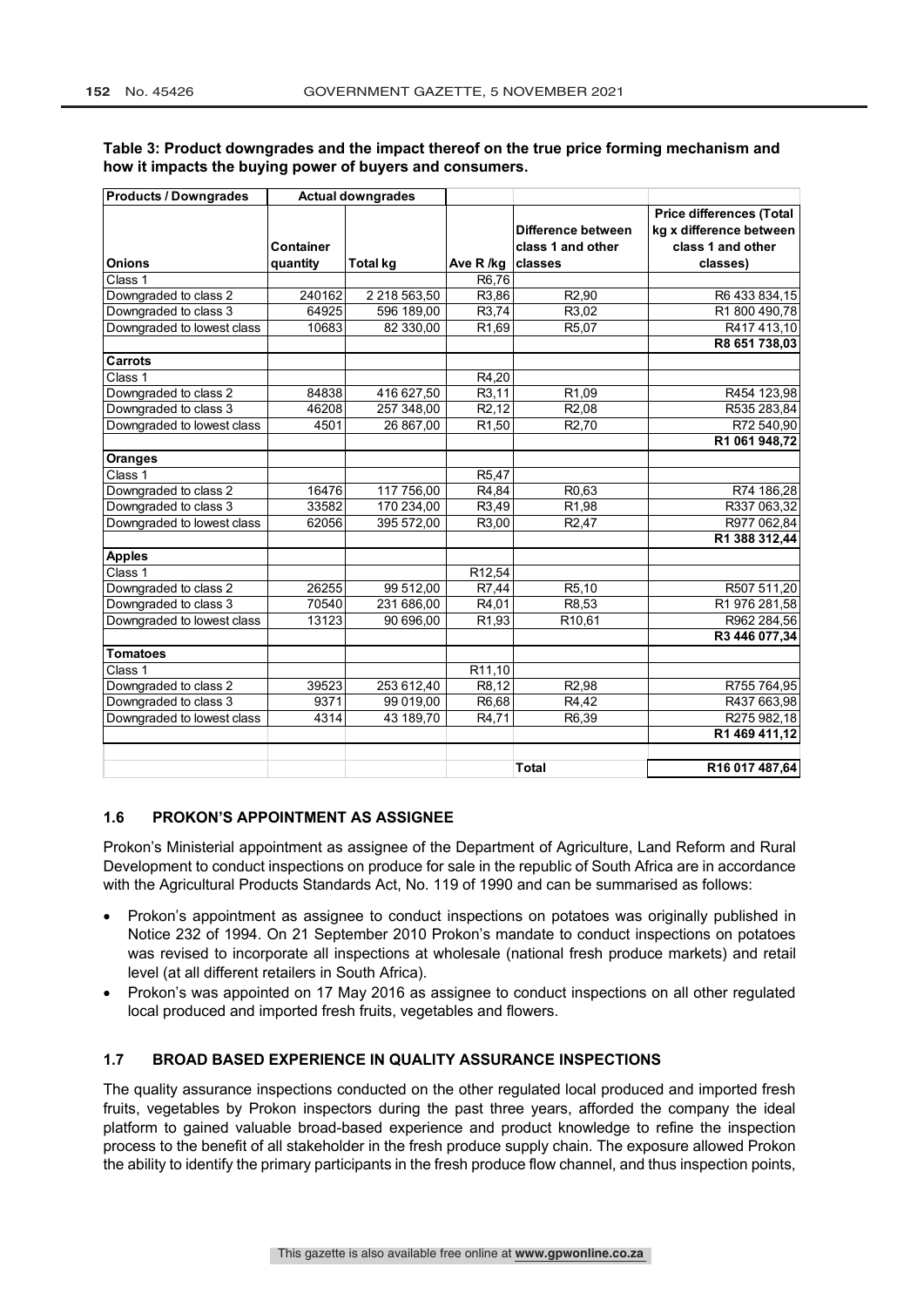as fresh produce markets (handling approximately 47% of all fresh produce and accommodate all spectrum of buyers), distribution centres to retail outlets as well as independent packers and pack houses. These points were also identified as the most cost effective for the supply chain as a whole, as well as the fact that it allows for the optimal use of resources.

However, as fresh produce markets and distributions centres handle the bulk of fresh produce in terms of, e.g., variety, quality and classes the higher percentage of inspections are conducted at these points. It follows that the number of downgrades and directives are issued on fresh produce markets closely followed by distribution centres /retails outlets. It is important that the issuing of directives should not be seen as a penalisation of the suppliers, but rather as a way to assist them to identify and address the problem to their benefit (better price). Through analysing our data Prokon has detected a real improvement in the quality and adherence to marking requirements in the market environment.

#### **1.8 INSPECTION FEES**

Prokon, as a non-profit company, operates on a cost recovery basis for the purpose of its Ministerial appointment as assignee on 17 May 2016 in terms of section 2(3)(a) of the Agricultural Products Standards Act, 1990 (Act 119 of 1990) for the application of section 3(1)(a) and (b), 3A(1), 4A(1), 7 and 8 in respect of inspection of fresh vegetables, fruits and flowers. The determination of the new inspection fees has been determined according to the income and expenses specific to the business unit in question, and will thus be fair and reasonable for all stakeholders in the supply chain.

Cognisance must also be taken of the fact that the data used in determining the inspection fees are based on the actual volumes in the past year of a broad spectrum of produce and quality sold on fresh produce markets, as well as the fact that it is publicly available. The statistics on volumes handled by the other stakeholders are confidential and Prokon unfortunately has no access to it.

# **1.9 CATEGORIES OF PRODUCTS TO BE INSPECTED**

Current legislation makes provision for two specified categories of products to be inspected. As the said categories represent an extensive spectrum of fresh produce sold on the fresh produce markets it is, after consultation with role players, recommended that the matter be simplified by dividing the products in two categories, i.e., (1) Own regulation products inspections and (2) and Shared regulation products inspections. The two categories, what the inspections entail and the products it will apply to, are set out in Table 1.

The regulated fruits and vegetables subject to inspection, as set out in Table 4, were published under Government Notice 1 of 2017 in Government Gazette 40537 dated 6 January 2017 and in Government Gazette 43613 dated 14 August 2020.

#### **Table 4**

| <b>Shared regulation products</b> | <b>Products</b>                                          |
|-----------------------------------|----------------------------------------------------------|
| inspections                       |                                                          |
| Confirming marking                | Published under Government Notice 1 of 2017 in           |
| requirements                      | Government Gazette 40537 dated 6 January 2017 -          |
| External quality                  | Asparagus, Baby Marrow (Courgette), Aubergines /         |
| Sizing                            | Eggplant, Cucumber, Ginger, Mushrooms, Artichokes,       |
| Overall appearance                | Broccoli, Brussel Sprouts, Butternut, Gem Squash,        |
|                                   | Carrots, Cauliflower, Celery, Chillies, Chinese Cabbage, |
|                                   | Endives, Fennel, Green Beans, Green Onions, Green        |
|                                   | Peas, Horse-Radish, Leeks, Lettuce, Okra, Parsley,       |
|                                   | Parsnips, Peppers / Capsicums, Pumpkins, Radish,         |
|                                   | Rhubarb, Scorzonera, Spinach, Sweetcorn, Turnips,        |
|                                   | Witloof Chicory, Beetroot, Cabbages, Sweet Potatoes and  |
|                                   | Unspecified vegetables                                   |
|                                   | Other Fruits: Published in Government Gazette 43613      |
|                                   | dated 14 August 2020 - Black Berries, Blue Berries,      |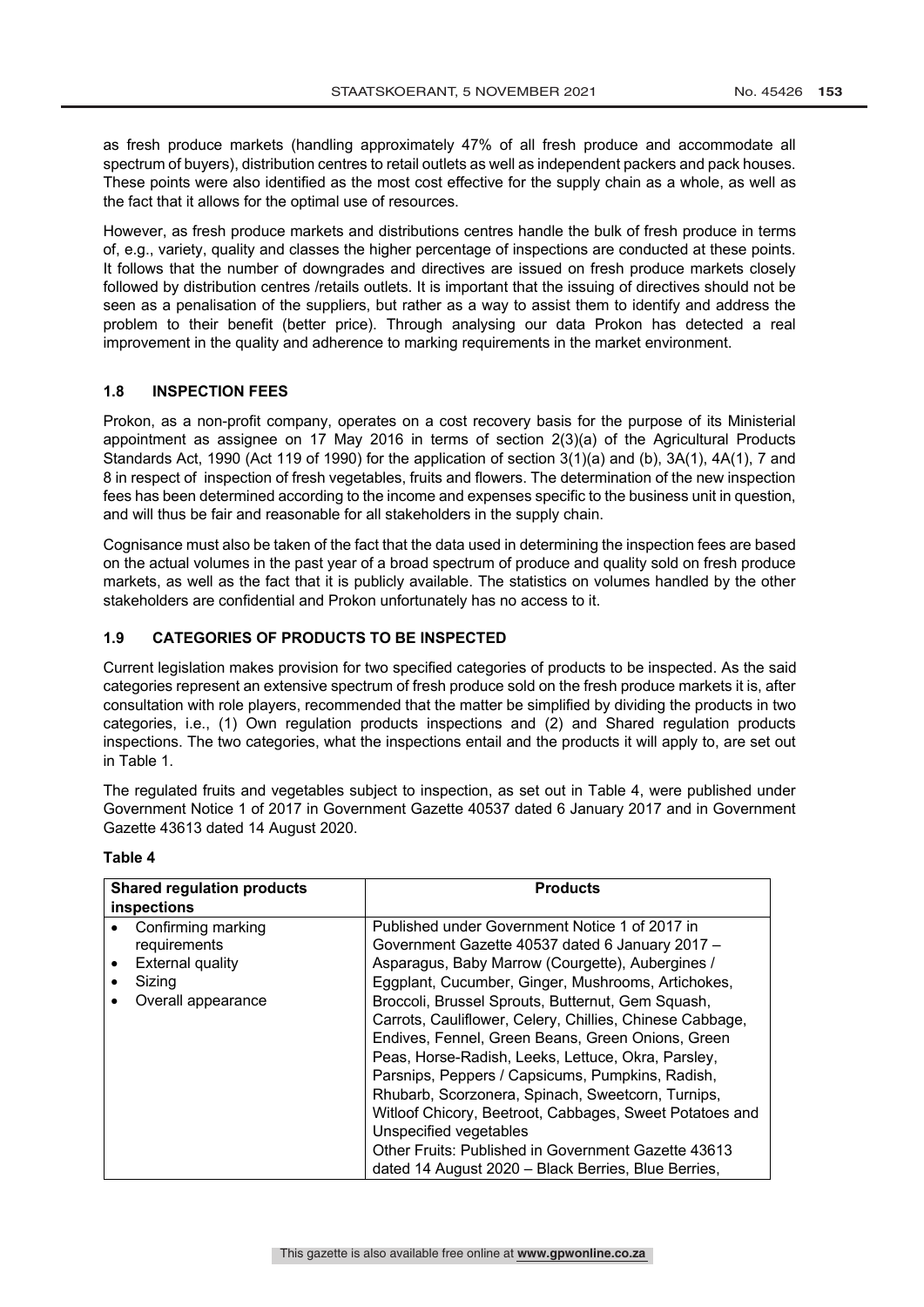|           |                                                                        | Cactus Pear, Dragon fruit, Cranberries, Figs,<br>Gooseberries, Granadilla, Guava, Jack fruit, Kiwi fruit,<br>Mango, Melons, Papayas, Persimmons, Pomegranates,<br>Quinces, Raspberries, Star Fruit, Strawberries, |
|-----------|------------------------------------------------------------------------|-------------------------------------------------------------------------------------------------------------------------------------------------------------------------------------------------------------------|
|           |                                                                        | Watermelons.                                                                                                                                                                                                      |
|           |                                                                        |                                                                                                                                                                                                                   |
|           |                                                                        |                                                                                                                                                                                                                   |
|           | Own regulation products                                                | <b>Products</b>                                                                                                                                                                                                   |
|           | inspections                                                            |                                                                                                                                                                                                                   |
|           | Confirming marking                                                     | Published under Government Notice 1 of 2017 in                                                                                                                                                                    |
|           | requirements.                                                          | Government Gazette 40537 dated 6 January 2017 and                                                                                                                                                                 |
|           | External and internal quality                                          | Government Gazette 43613 dated 14 August 2020 -                                                                                                                                                                   |
|           | Sizing                                                                 | Apples, Apricots, Avocados, Bananas, Citrus Fruit, Garlic,                                                                                                                                                        |
|           | Overall appearance                                                     | Grapes, Litchis, Peaches and Nectarines, Pears,                                                                                                                                                                   |
|           | Sugar content                                                          | Pineapples, Plums and Prunes, Onions and Shallots and                                                                                                                                                             |
|           | Ripeness and maturity testing on<br>avocado                            | Tomatoes.                                                                                                                                                                                                         |
|           | Dry matter testing on avocados,<br>if necessary                        |                                                                                                                                                                                                                   |
|           | Determining whether product is<br>seeded or seedless                   |                                                                                                                                                                                                                   |
| $\bullet$ | Deep cutting to determine if split<br>stone is present on stone fruits |                                                                                                                                                                                                                   |
| ٠         | Determining sugar / starch ratio                                       |                                                                                                                                                                                                                   |
| $\bullet$ | Destructive testing as prescribed<br>in more detailed categories       |                                                                                                                                                                                                                   |

# **1.10 FREQUENCY OF INSPECTIONS**

In 2017 it was the understanding that inspections must be conducted on a daily basis. Based on Prokon's experience during the past 18 months we are confident that by conducting two inspections per product per week would suffice to conduct a proper quality assurance survey per product line as well as allowing for the identification of quality problems and conveyance of such information to producers, producer organisation and other institutions in the fresh produce supply chain in order to rectify the problems and prevent the reoccurrence thereof. In addition, a twice a week inspection of products optimises the cost / inspection ratio, minimises cost and is sufficient to ensure that non-conforming produce do not reach the consumer.

The suggested frequency of twice a week inspection has also been tested and accepted in the retail environment during the past three years.

# **1.11 HUMAN RESOURCES TO RENDER INSPECTION SERVICES**

The personnel are based on the current personnel component required to render the inspection service at the identified inspection points. However, in order to render the said service at the required level it will be necessary to appoint four additional inspectors during the coming year. These inspectors will be based in Johannesburg, Durban, Cape Town and Polokwane.

The salaries and administrative fees can be kept to a minimum due to a business- and infrastructure established over a period of 27 years and existing service contracts with stakeholders. (The explanatory notes as set out in **Annexure B, pp. 12 to 15** have reference to Annexure A.)

The human resources component required to render the inspection service is set out in **Annexure A, p. 10 to 11 (see notes 2 and 3).**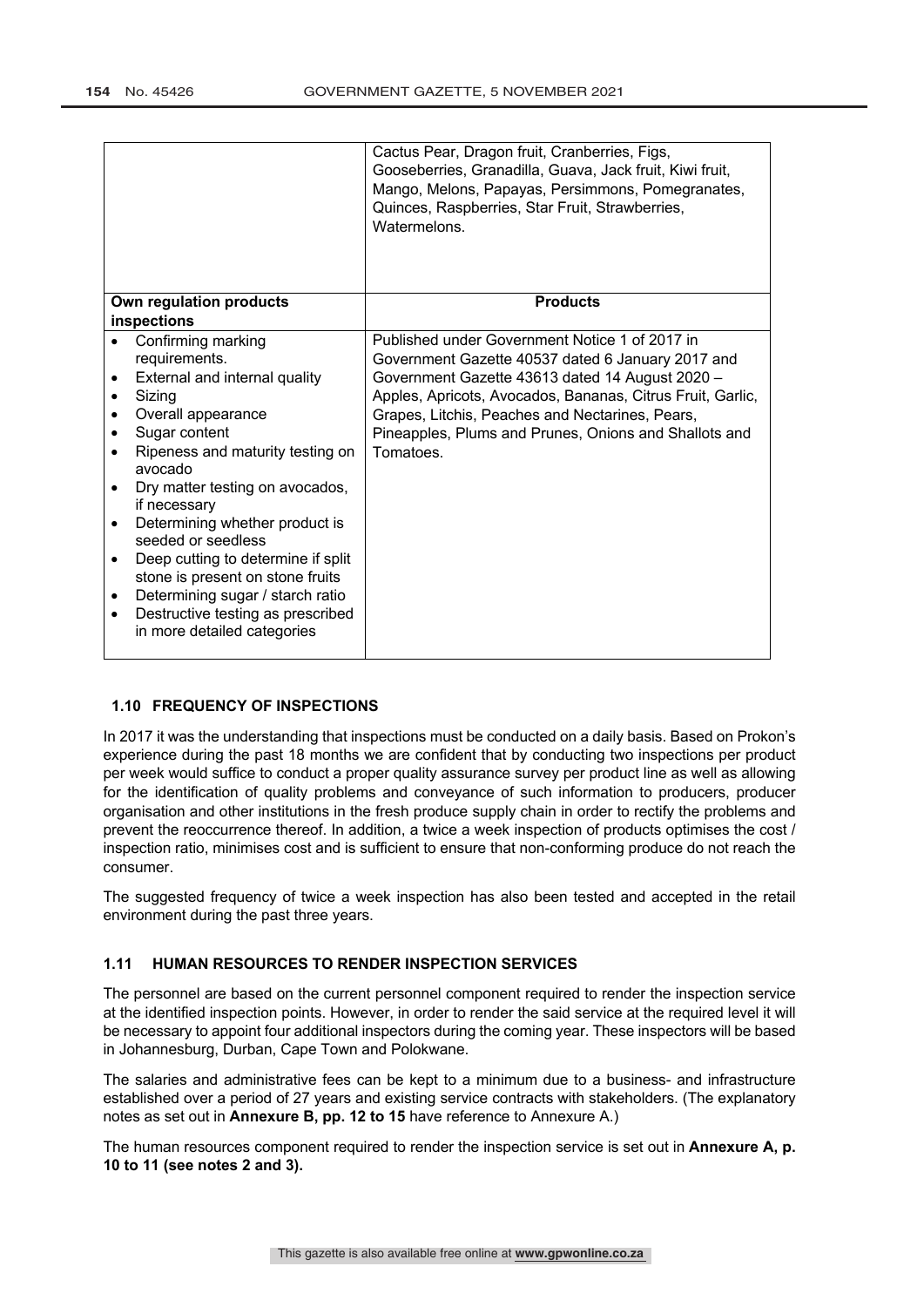The personnel cost per office as set out in **Annexure A** is based on the proposal of Blue Horizon (Pty) Ltd (**as part of Annexure A**).

Prokon has been making use of the services of Blue Horizon (Pty) Ltd since 2013 for human resources consultation and benchmarking of remuneration packages.

The remuneration package for the aforementioned personnel component is based on market remuneration benchmark and design conducted by Blue Horizon (Pty) Ltd in 2020. Remuneration data for the agricultural sector was acquired from one of the four remuneration and rewards survey service providers in South Africa, Price Waterhouse Coopers (PWC). The market surveys provide data at the lower, median and upper quartile which is projected to a specific date for implementation within the year the benchmark data becomes available and before the new benchmark is surveyed by PWC. These values are updated annually to provide CPI related remuneration values in order to provide defensible pay structures for that financial year.

The Prokon Board of Directors decided to base the remuneration of inspectors on the lower quartile as set out in **Annexure A** of the **Memorandum in respect of the determination of new inspection fees on regulated fresh fruits and vegetables**.

## **1.12 EXPENSES**

The total of expenses for both the retail environment (blue column) and the fresh produce markets (yellow column) are set out in **Annexure A, p. 10** and are divided into the following categories, i.e., general, administrative and overhead expenses.

The yellow column represents a summary of the market expenses, as indicated in **Annexure A** and was used to determine the inspection fee.

## **1.13 CATEGORIES AND INSPECTION FEES**

The revised categories and inspection fees to be charged by Prokon will be promulgated by the DALRRD in terms of the Agricultural Product Standards Act, No. 119 of 1990 and to be promulgated in the Government Gazette. The revised categories and inspection fees will come into operation on a date to be determined and will then apply until further notice.

With reference to the calculation of the inspection fees different options were considered such as:

- Fee per kilogram.
- Fee per hour.
- Fee per consignment.
- Fee per inspection.

Prokon recommends that the inspection fee per kilogram be introduced. The options set out hereunder were considered but produced unreasonable and irrational results. The methodology suggested by Prokon is the inspection per kilogram which produced fees that were fair, reasonable and equitable. The latter three options were decided against because calculations have proven it to be costly and unfair as explained hereunder.

**Fee per hour**: If Prokon charges per hour, such method will benefit the producer / owner who delivers a large consignment to the detriment of the producer / owner who delivers a small consignment based on the time spent to conduct the different inspections.

*Example: Producer / owner A delivers 200 containers and inspection time is ten minutes. This producer / owner will pay R480 (excluding VAT) per hour or part thereof. Producer / owner B delivers 2 500*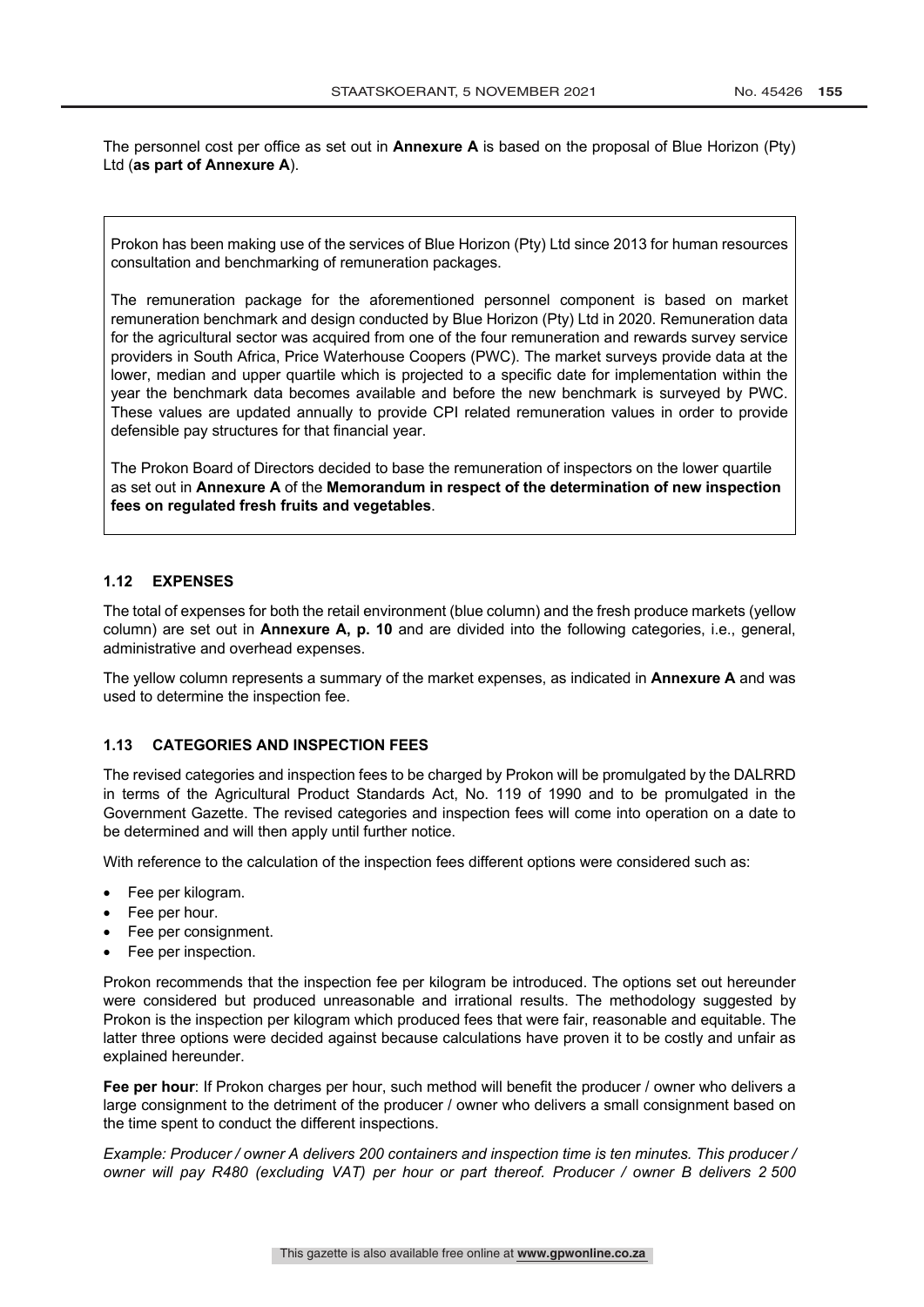*containers and the inspection time is 50 minutes. This producer / owner will also pay R480 (excluding VAT) per hour or part thereof.*

**Fee per consignment**: If Prokon charges per consignment (A consignment can be described (1) as a quantity of a specific product of the same class belonging to the same producer / owner which is delivered at any one time under cover of the same consignment note, delivery note or receipt note, or is delivered by the same vehicle, or (2) if such quantity subdivided into different classes, size groups, cultivars, trademark or types of packaging), such method will benefit the producer / owner who delivers two consignments to the detriment of the producer who delivers ten or more consignment, based on the fee per consignment.

*Example: Producer / owner A delivers two consignments of 1 000 containers each and the inspection fee is R100 per consignment. This producer / owner will pay R200 (excluding VAT) for 2 000 containers. Producer / owner B delivers ten consignments of 200 containers each and also pays R100 per consignment. This producer / owner will pay R1 000 (excluding VAT) for 2 000 containers.*

**Fee per inspection**: If Prokon charges per inspection such method will benefit the producer / owner who delivers 2 500 containers to the detriment of the producer / owner who delivers 200 containers.

*Example: Producer / owner A delivers 2 500 containers and the inspection fee amounts to R600. Producer / owner B delivers 200 containers and the inspection fee also amounts to R600 per consignment.*

Explanatory note: Producer / owner A delivers 200 containers of 5 kg each and will pay R15 as an inspection fee if charged per kilogram, whereas producer / owner B who delivers 2 500 containers of 5 kg each will pay R112.50 as an inspection fee.

| <b>Options</b>         | <b>Delivery examples</b>                | Inspection fees (R) |
|------------------------|-----------------------------------------|---------------------|
| Per hour (R480)        | 200 containers (5 kg)                   | 480                 |
|                        | 2 500 containers (5 kg)                 | 480                 |
| Per consignment (R100) | 2 consignments (110 containers x 5 kg)  | 200                 |
|                        | 10 consignments (110 containers x 5 kg) | 1 000               |
| Per inspection         | 200 containers (5 kg)                   | 600                 |
|                        | 2 500 containers (5 kg)                 | 600                 |
| Per kilogram           | 1 000 kg                                | 15                  |
|                        | 7 500 kg                                | 112.50              |

#### **Table 5: Comparative example between the different inspection fee calculation options**

The proposed revised categories and inspection fees, excluding VAT, are set out in **Annexure C, pp. 16 to 18**.

The table above represents the proposed fees for two inspection categories as indicated in **Item 1.9: Categories of products to be inspected** above (shared regulation products inspections and own regulation products inspections). The proposed inspections fees for shared regulation products inspections amounts to 1c per kilogram and that for own regulation products inspections 1.5c per kilogram. These fees are calculated on a cost recovery basis as pointed out in the methodology document. (See **Annexure D, p. 19.)**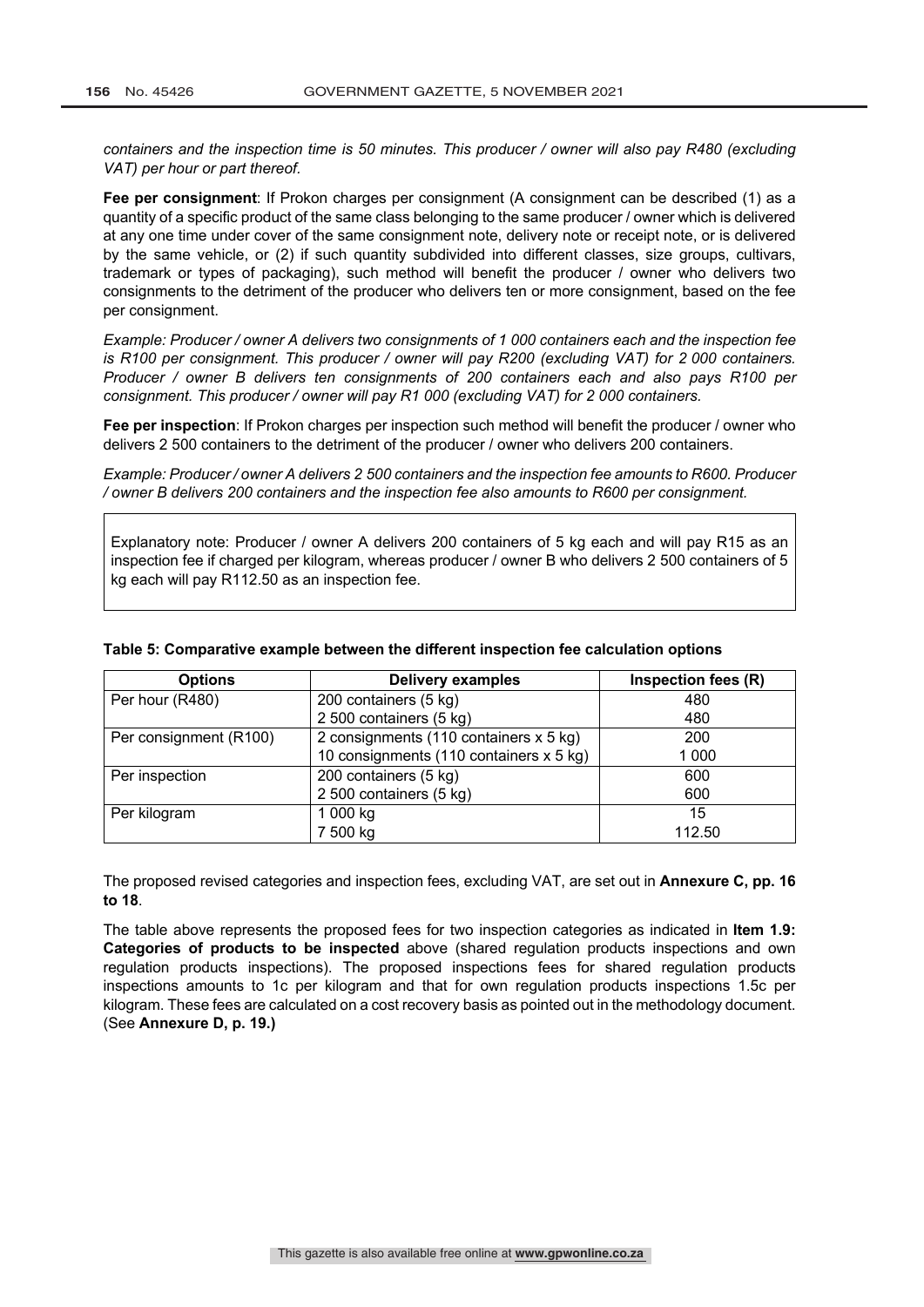|                                                                       | <b>ANNEXURE A</b>       |                   |                          |                                        |                        |                         |              |
|-----------------------------------------------------------------------|-------------------------|-------------------|--------------------------|----------------------------------------|------------------------|-------------------------|--------------|
|                                                                       |                         |                   |                          | <b>PRODUCT CONTROL FOR AGRICULTURE</b> |                        |                         |              |
|                                                                       |                         |                   |                          |                                        |                        |                         |              |
|                                                                       |                         |                   | <b>EXPENSES SUMMARY</b>  |                                        |                        |                         |              |
|                                                                       |                         |                   |                          |                                        |                        |                         |              |
|                                                                       | <b>NOTES</b>            |                   | 2021/2022 BUDGET         | <b>Excluding Potatoes and Imports</b>  | Retail                 | <b>Market</b>           |              |
|                                                                       |                         |                   | 100%                     |                                        |                        |                         |              |
| <b>Total Expenses</b>                                                 |                         |                   | 19 233 535,00            | 9851352,85                             | 4 015 614,73           | 5 835 738,12            |              |
|                                                                       |                         |                   |                          |                                        |                        |                         |              |
| <b>Total Remuneration</b>                                             |                         |                   | 13 014 150,95            | 6 110 143,87                           | 3 081 956,57           | 3 028 187,30            |              |
|                                                                       | 1                       |                   |                          | 46,95%                                 | 50,44%                 | 49,56%                  |              |
| Remuneration                                                          | $\overline{\mathbf{c}}$ |                   |                          |                                        |                        |                         |              |
| Chief Executive Officer<br><b>Operations Manager</b>                  |                         | $\mathbf{1}$<br>1 |                          |                                        |                        |                         |              |
| Administrative /Financial Manager                                     |                         | $\mathbf{1}$      |                          |                                        |                        |                         |              |
| <b>Administrative Officers</b>                                        |                         | 5                 |                          |                                        |                        |                         |              |
| Database Officers                                                     |                         | $\overline{2}$    |                          |                                        |                        |                         | 4 633 951,35 |
| Senior Quality Controllers (Inspector)                                |                         | 6                 |                          |                                        |                        |                         |              |
| Quality Controllers II (Inspector)                                    |                         | 29                |                          |                                        |                        |                         |              |
| Junior Quality Controllers (Inspector)                                |                         | 10                |                          |                                        |                        |                         |              |
| <b>Inspector Assistants</b>                                           |                         | 32                |                          |                                        |                        |                         |              |
|                                                                       |                         |                   |                          |                                        |                        |                         |              |
| <b>Wages</b>                                                          | 3                       |                   | 1605764,05               | 1605764,05                             | $\blacksquare$         | 1605764,05              |              |
|                                                                       |                         |                   |                          |                                        |                        |                         |              |
| Wages                                                                 |                         |                   | 1 554 764,05             | 1554764,05                             | $\blacksquare$         | 1 554 764.05            |              |
| <b>Relief Wages</b>                                                   |                         |                   | 51 000,00                | 51 000,00                              | $\blacksquare$         | 51 000,00               |              |
|                                                                       |                         |                   |                          |                                        |                        |                         |              |
| <b>General Expenses</b>                                               |                         |                   | 2 178 520,00             | 1022815,14                             | 300 467,32             | 693 982,04              |              |
|                                                                       |                         |                   |                          |                                        |                        |                         |              |
| Relief Arrangement                                                    | 4                       |                   | 118 100,00               | 55 447.95                              | 27 912,50              | 27 480.00               |              |
| <b>Bank Charges</b>                                                   | 5                       |                   | 104 860,00               | 49 231,77                              | 24 783.27              | 24 399,27               |              |
| Printing and Stationery                                               | 6                       |                   | 92 260,00                | 43 316,07                              |                        | 43 316,07               |              |
| Repair and Maintenance<br>Office Rent                                 | 7<br>8                  |                   | 76 600,00<br>510 390,00  | 35 963,70<br>239 628,11                | 71 888,43              | 35 963,70<br>167 739,67 |              |
| <b>Equipment Rent</b>                                                 | 9                       |                   | 115 000,00               | 53 992,50                              |                        | 53 992,50               |              |
| Labels                                                                | 10                      |                   | 26 000,00                | 12 207,00                              | 6 145,00               | 6 049,79                |              |
| Postage                                                               | 11                      |                   | 22 500,00                | 10 563,75                              | 5 3 1 7 , 7 9          | 5 235,39                |              |
| Relationship Management                                               | 12                      |                   | 24 500,00                | 11 502,75                              | 5790,48                | 5700,76                 |              |
| Protective and Company Ware<br>Travel and Accommodation               | 13<br>14                |                   | 102 850,00<br>312 600,00 | 48 288,08<br>146 765,70                | 24 308,22<br>73 881,85 | 23 931,57<br>72 737,08  |              |
| Congress, AGM Attendance                                              | 15                      |                   | 115 000,00               | 53 992,50                              |                        | 53 992,50               |              |
| Computer Software                                                     | 16                      |                   | 35 700,00                | 16 761,15                              | 8 437,56               | 8 306,83                |              |
| Mobile Phones                                                         | 17                      |                   | 173 620,00               | 81 514,59                              | 41 034,44              | 40 398,63               |              |
| Landlines                                                             | 18                      |                   | 82 420,00                | 38 696,19                              |                        | 38 696,19               |              |
| Internet<br>Consumable Stock                                          | 19<br>20                |                   | 92 800,00<br>68 300,00   | 43 569,60<br>32 066,85                 | $\blacksquare$         | 43 569,60<br>32 066,85  |              |
| Refreshments                                                          | 21                      |                   | 44 720,00                | 20 996,04                              | 10 569,41              | 10 405,64               |              |
| Fuel and Oil                                                          | 22                      |                   | 20 900,00                | 9812,55                                | 9812,55                |                         |              |
| Repair and Maintenance Vehicles                                       | 23                      |                   | 33 600,00                | 15 775,20                              | 15 775,20              | $\blacksquare$          |              |
| Licences                                                              | 24                      |                   | 5 800,00                 | 2723,10                                | 2 723,10               |                         |              |
|                                                                       |                         |                   |                          |                                        |                        |                         |              |
| <b>Administration Fees</b>                                            |                         |                   | 1512000,00               | 709 884.00                             | 377 916,42             | 331 424,37              | 1 201 786,77 |
| Management Committee (Personnel)                                      | 25                      |                   | 45 500,00                | 21 362,25                              | 10 753,76              | 10 587,13               |              |
| <b>Board Meetings</b>                                                 | 26                      |                   | 90 000,00                | 42 255,00                              | 21 271,17              | 20 941,58               |              |
| Data Base - Freshmark Systems                                         | 27                      |                   | 100 000,00               | 46 950,00                              |                        | 46 950,00               |              |
| E-Click Electronic Software System                                    | 28                      |                   | 165 000,00               | 77 467,50                              | 38 997,14              | 38 392,89               |              |
| Contract Expenses (DC visits)                                         | 29                      |                   | 190 000,00               | 89 205,00                              | 89 205,00              |                         |              |
| <b>Professional Services</b><br>Communication (Industry and Consumer) | 30<br>31                |                   | 200 000,00<br>65 000,00  | 93 900,00<br>30 517,50                 | 47 269,26<br>15 258,75 | 46 536,84<br>15 258,75  |              |
| Subscriptions                                                         | 32                      |                   | 1 000,00                 | 469,50                                 | 236,35                 | 232,68                  |              |
| <b>Training Expenses (Inspectors)</b>                                 | 33                      |                   | 120 000,00               | 56 340,00                              | 28 361,56              | 27 922,10               |              |
| Training Expenses (Emerging Farmers)                                  | 34                      |                   | 300 000,00               | 140 850,00                             | 70 903,89              | 69 805,26               |              |
| Auditor's Remuneration                                                | 35                      |                   | 37 500,00                | 17 606,25                              | 8 8 6 2,99             | 8725,66                 |              |
| <b>Inspector Transfer Fees</b>                                        | 36                      |                   | 20 000,00                | 9 390,00                               | 4726,93                | 4 653,68                |              |
| Insurance<br><b>Business Review</b>                                   | 37<br>38                |                   | 118 000,00<br>60 000,00  | 55 401,00<br>28 170,00                 | 27 888,86<br>14 180,78 | 27 456,74<br>13 961,05  |              |
|                                                                       |                         |                   |                          |                                        |                        |                         |              |
|                                                                       |                         |                   |                          |                                        |                        |                         |              |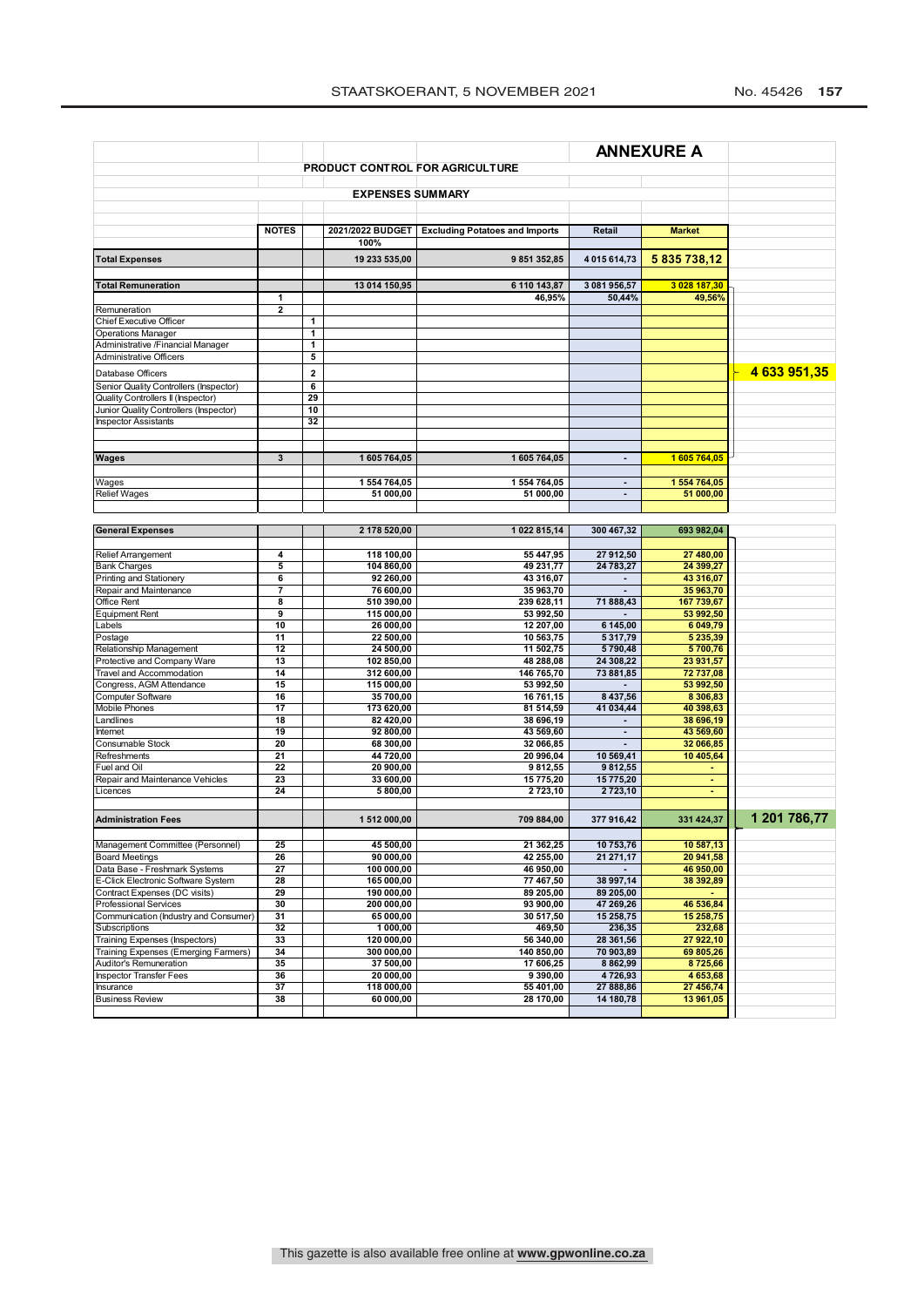| <b>Overhead Expenses</b>        |    | 547 100,00 | 256 863,45    | 99 726,26  | 155 438,77 |
|---------------------------------|----|------------|---------------|------------|------------|
|                                 |    |            |               |            |            |
| Financial Administration        | 39 | 360 000.00 | 169 020.00    | 55 776.60  | 111 553.20 |
| Remuniration Administration     | 40 | 104 600.00 | 49 109,70     | 24 554,85  | 24 554,85  |
| Administrative Services         | 41 | 65 000,00  | 30 517,50     | 15 258,75  | 15 258,75  |
| Membership Fees                 | 42 | 17 500,00  | 8 2 1 6 , 2 5 | 4 136,06   | 4 071,97   |
|                                 |    |            |               |            |            |
|                                 |    |            |               |            |            |
| <b>Depreciation</b>             |    | 376 000.00 | 176 532.00    | 155 548.17 | 20 941.58  |
|                                 |    |            |               |            |            |
| <b>Depreciation Equipment</b>   | 43 | 45 000,00  | 21 127,50     | 10 635,58  | 10 470.79  |
| Depreciation Computer Equipment | 44 | 45 000.00  | 21 127,50     | 10 635,58  | 10 470,79  |
| <b>Depreciation Vehicles</b>    | 45 | 286 000.00 | 134 277.00    | 134 277,00 |            |

# **Prokon inspector remuneration structuring 2020**



|                                  |                | <b>Prokon QC Payscale Design</b> |                                                                      |            |
|----------------------------------|----------------|----------------------------------|----------------------------------------------------------------------|------------|
|                                  | Grade          |                                  | <b>Total</b><br><b>Guaranteed</b><br><b>Package</b><br><b>Annual</b> |            |
| <b>Market LQ</b>                 | C <sub>3</sub> |                                  | 289788                                                               |            |
| $Max = Market Median$            | C <sub>3</sub> |                                  | 359112                                                               |            |
| $Min = 0.85$ of the LQ           |                |                                  | 246320                                                               |            |
| Range Spread of each scale       |                |                                  | 46%                                                                  |            |
| <b>Midpoint</b>                  |                |                                  | 302716                                                               |            |
| <b>Pay Scales</b>                |                | Min                              | Mid                                                                  | <b>Max</b> |
| Junior Quality Controller        |                | 179415                           | 220680                                                               | 261945     |
| <b>Quality Controller II</b>     |                | 221499                           | 272444                                                               | 323389     |
| <b>Senior Quality Controller</b> |                | 273456                           | 336351                                                               | 399246     |

Source: Blue Horizon (Pty) Ltd – 2020

Prokon has been making use of the services of Blue Horizon (Pty) Ltd since 2013 for human resources consultation and benchmarking of remuneration packages.

The remuneration package for the aforementioned personnel component is based on market remuneration benchmark and design conducted by Blue Horizon (Pty) Ltd in 2020. Remuneration data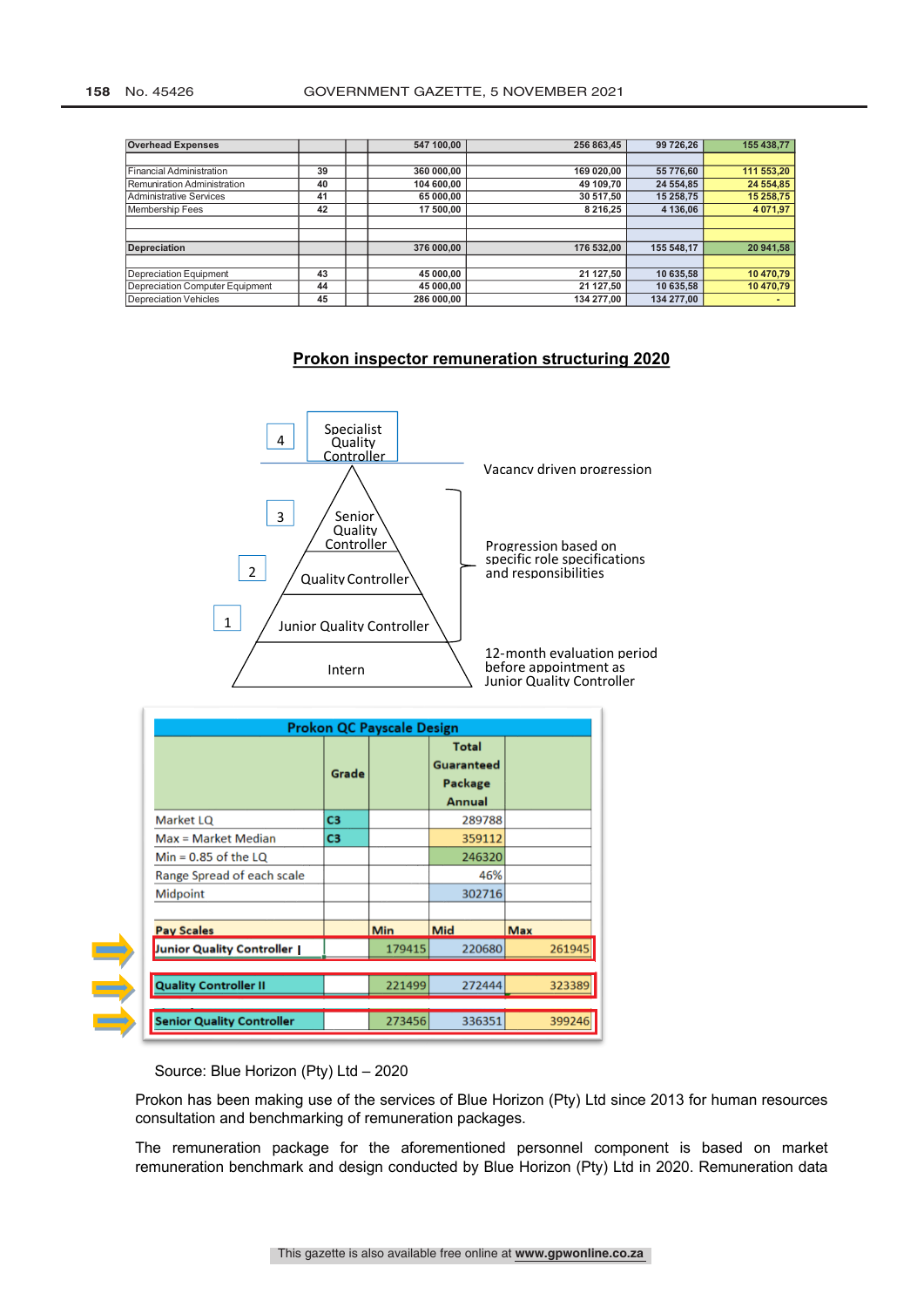for the agricultural sector was acquired from one of the four remuneration and rewards survey service providers in South Africa, Price Waterhouse Coopers (PWC). The market surveys provide data at the lower, median and upper quartile which is projected to a specific date for implementation within the year the benchmark data becomes available and before the new benchmark is surveyed by PWC. These values are updated annually to provide CPI related remuneration values in order to provide defensible pay structures for that financial year.

The Prokon Board of Directors decided to base the remuneration of inspectors on the lower quartile as set out in **Annexure A** of the **Memorandum in respect of the determination of new inspection fees on regulated fresh fruits and vegetables**.

#### **ANNEXURE B**

#### **Explanatory notes in respect of total expenditure (The explanatory notes have reference to Annexure A)**

The expenditure listed in the explanatory notes hereunder is proportionately divided between the three core business units, i.e. fresh produce markets, retail and imports.

| No.            | Category                  | <b>Explanation</b>                                                                                                                                                                                                                                                           |
|----------------|---------------------------|------------------------------------------------------------------------------------------------------------------------------------------------------------------------------------------------------------------------------------------------------------------------------|
|                | <b>Remuneration</b>       |                                                                                                                                                                                                                                                                              |
| 1              | <b>Total Remuneration</b> | Total remuneration amounts to R14 619 915.00. When potatoes and<br>imports are excluded, it amounts to R7 715 907.92 (52.78% of total<br>remuneration) of which R3 081 956. 57 (21.08%) apply to the retail<br>trade and R4 633 951. 35 (31.7%) to fresh produce markets.    |
| $\overline{2}$ | Remuneration              | Remuneration is based on the personnel component required to render<br>the inspections service set out in the methodology.<br>The specific positions and numbers are indicated in the blue column<br>under the heading Remuneration.                                         |
|                |                           | The remuneration of management and the administrative personnel<br>(Chief Executive Officer, Operations Manager, Administrative and<br>Financial Manager, five administrative officers and two Database<br>Officers) is based on actual salaries.                            |
|                |                           | The remuneration of Inspectors (45) is based on industry norms which<br>was confirmed by a study conducted by Blue Horizon during 2020 (see<br>Annexure A) in order to benchmark the remuneration of all of Prokon's<br>inspectors and some of the administrative personnel. |
|                |                           | Prokon's Board of Directors took the decision to base the remuneration<br>on the minimum pay scale with due cognisance of what applies in the<br>fresh produce industry in order to retain qualified and component<br>personnel, especially inspection personnel.            |
| 3              | Wages                     | Wages apply to 32 general workers who assist the inspectors, and are<br>actual wages. They are paid the minimum wage prescribed in the<br>official wage determination applicable to general workers.                                                                         |
|                | <b>General Expenses</b>   |                                                                                                                                                                                                                                                                              |
| $\overline{4}$ | <b>Relief Arrangement</b> | Cost to provide relief if a staff member goes on vacation / sick leave.                                                                                                                                                                                                      |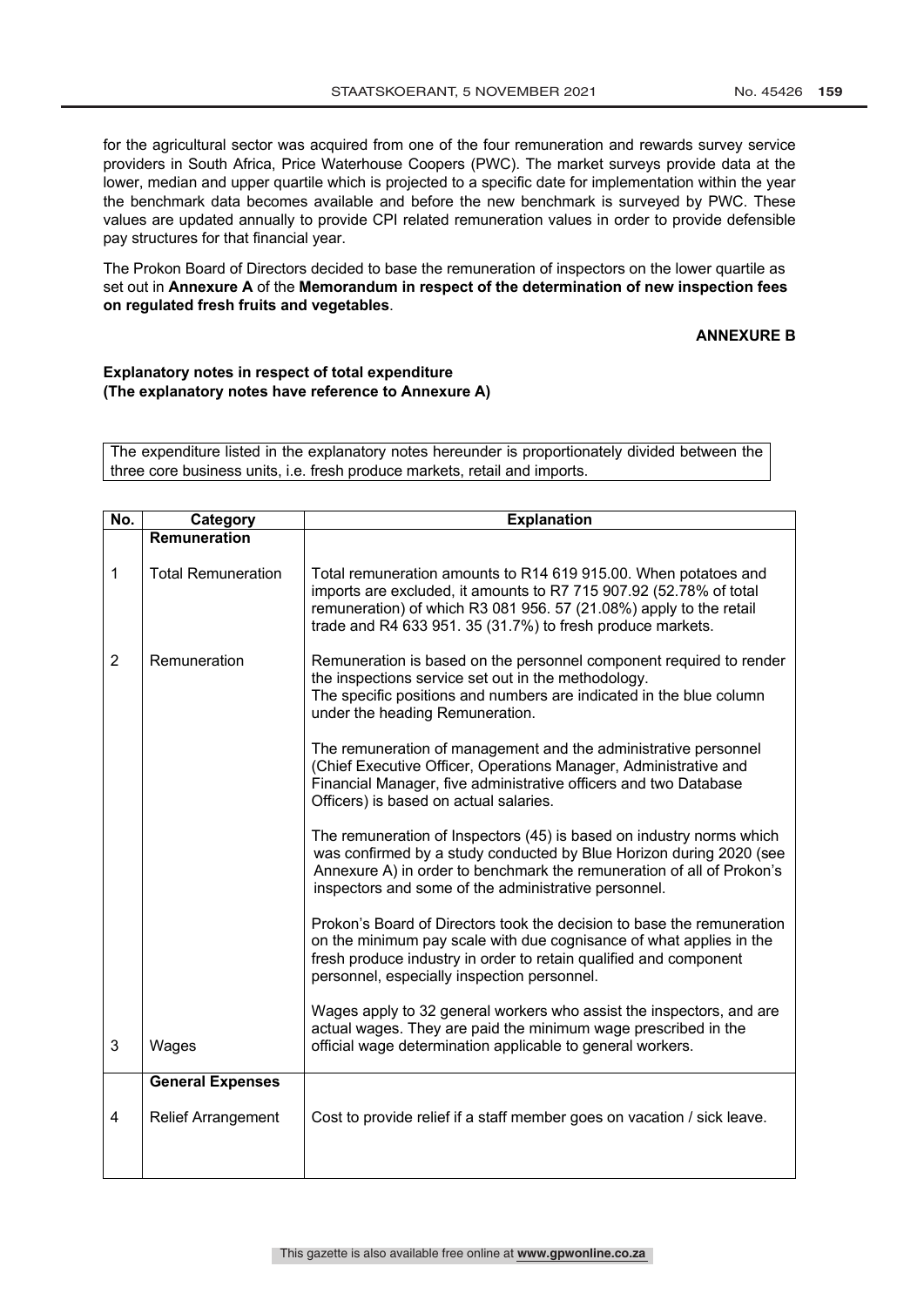| $\overline{5}$ | <b>Bank Charges</b>                | Normal bank charges payable on current account, based on income<br>generated by each business unit.                                                                                                                                                                                                                       |
|----------------|------------------------------------|---------------------------------------------------------------------------------------------------------------------------------------------------------------------------------------------------------------------------------------------------------------------------------------------------------------------------|
| 6              | Printing and<br>Stationery         | Printing and stationery (paper, pens, staples, etc.) required to perform<br>the service.                                                                                                                                                                                                                                  |
| $\overline{7}$ | Repair and<br>Maintenance          | Repair and maintenance of equipment used for inspections, e.g., scales<br>and trollies.                                                                                                                                                                                                                                   |
| 8              | <b>Office Rent</b>                 | Rental payable in respect of 16 offices rented. These offices serve as<br>bases for conducting inspections on fresh produce markets, distribution<br>centres and retail outlets, wholesalers and ports of entry.                                                                                                          |
| 9              | <b>Equipment Rent</b>              | Cost of rental of equipment such as copiers and fax machines.                                                                                                                                                                                                                                                             |
| 10             | Labels                             | Additional labels to be affixed to containers when inspections are<br>conducted for traceability purposes.                                                                                                                                                                                                                |
| 11             | Postage                            | Primarily to send parcels (e.g., colour plates, documentation, protective<br>ware and inspection equipment) to Prokon offices.                                                                                                                                                                                            |
| 12             | Relationship<br>Management         | Funding to establish and maintain relations with stakeholders in the fresh<br>produce value chain.                                                                                                                                                                                                                        |
| 13             | Protective and<br>Company Wear     | Protective wear worn by inspectors such as dust coats, overalls, freezer<br>jackets and safety shoes.                                                                                                                                                                                                                     |
| 14             | Travel and<br>Accommodation        | Operational related travel and accommodation expenses for personnel<br>to conduct their duties and attendance of industry and producer<br>meetings to report on inspection related matters.                                                                                                                               |
| 15             | Conferences, AGMs<br>and Workshops | Expenses to attend (travel, accommodation, registration of fresh<br>produce industry body conferences and AGMs, e.g., Potatoes SA,<br>Produce Marketing Association and African Potato Association,<br>international workshops offered by KCB and the International Quality<br>Standards Harmonization Meeting in Europe. |
| 16             | <b>Computer Software</b>           | Purchasing of computer software required to conduct inspections.                                                                                                                                                                                                                                                          |
| 17             | Mobile Phones                      | For use by management and inspectors in conducting daily tasks<br>(taking inspection photos, scan barcodes, take GPS points), to<br>communicate with one another and submit inspection information.                                                                                                                       |
| 18             | Landlines                          | Used as a back-up for communication purposes and to send faxes.                                                                                                                                                                                                                                                           |
| 19             | Internet                           | Used by all staff do conduct daily business activities, e.g., by<br>inspectors as the inspection program is Internet based.                                                                                                                                                                                               |
| 20             | <b>Consumable Stock</b>            | For example, knifes, side cutters, ink and stamping pads, lodine to<br>determine starch content, specifically for inspections on regulated fresh<br>fruits and vegetables.                                                                                                                                                |
| 21             | Refreshments                       | For example, tea, coffee and sugar.                                                                                                                                                                                                                                                                                       |
| 22             | Fuel and oil                       | For travelling and upkeep of existing company pool vehicles to perform<br>daily duties.                                                                                                                                                                                                                                   |
|                |                                    |                                                                                                                                                                                                                                                                                                                           |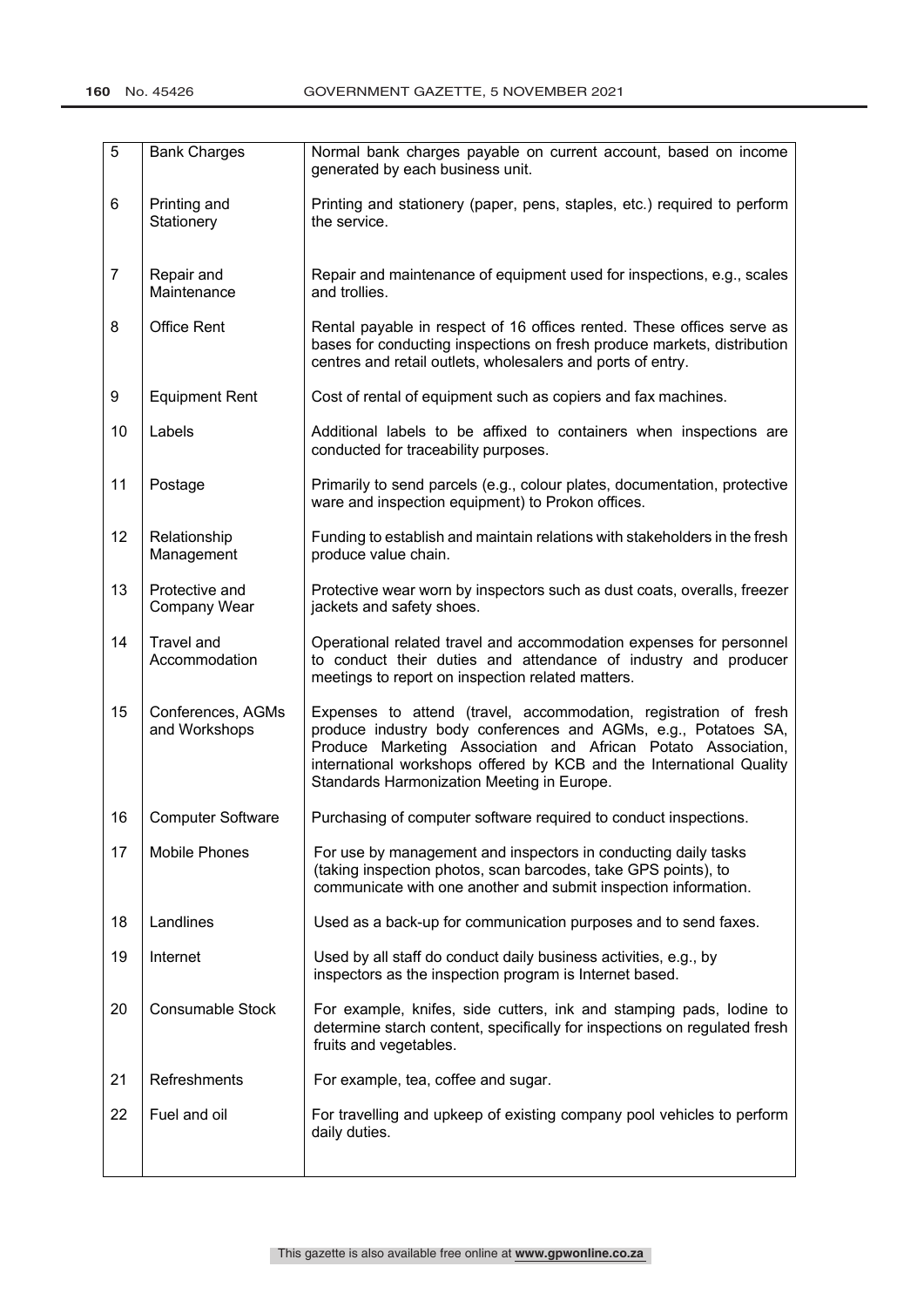| 23 | Repair and<br>maintenance<br>Vehicles                       | Servicing, tyres and general repairs to existing company pool cars.                                                                                                                                                                                                                                                      |
|----|-------------------------------------------------------------|--------------------------------------------------------------------------------------------------------------------------------------------------------------------------------------------------------------------------------------------------------------------------------------------------------------------------|
| 24 | Licences                                                    | Annual renewal of licences of existing company pool cars vehicles.                                                                                                                                                                                                                                                       |
|    | <b>Administration fees</b>                                  |                                                                                                                                                                                                                                                                                                                          |
| 25 | Management<br>Committee<br>(personnel)                      | Quarterly meetings - Head office management and regional managers,<br>e.g., to appraise operational performance across all regions and to<br>strategize current and future inspection activities.                                                                                                                        |
| 26 | <b>Board Meetings</b>                                       | 2 Board meetings, 2 Risk and Audit Committee meetings, 1 AGM.                                                                                                                                                                                                                                                            |
| 27 | Data Base - Fresh<br>Mark Systems                           | Payments to access data such as daily, monthly and yearly market<br>volumes and sales as well as obtaining data on product, classes,<br>cultivars and packaging sizes, when required.                                                                                                                                    |
| 28 | <b>E-Click Electronic</b><br>Software System                | Electronic inspection equipment for daily inspections at inspection points<br>(retail, wholesale, fresh produce markets).                                                                                                                                                                                                |
| 29 | <b>Contract Expenses</b><br>(Distribution Centre<br>Visits) | Transport expenses to conduct inspections at distribution centres and<br>other outlets, where necessary. (This expenditure applies to retail<br>inspections only.)                                                                                                                                                       |
| 30 | <b>Professional Services</b>                                | Professional services, e.g., SANAS, SEESA and SETA affiliation, legal<br>opinions, design of production aids (colour plate book and tomato quality<br>inspection guide), promotional material and sample testing.                                                                                                        |
| 31 | Communication<br>(Industry and<br>Consumer)                 | Direct communication with the industry and the consumer, articles in the<br>agricultural and consumer media and brochures to create awareness<br>about the company's services to the industry and to inform consumers<br>about the role Prokon plays to ensure quality produce reaching their<br>households.             |
| 32 | Subscriptions                                               | Renewal of industry magazine subscriptions, etc.                                                                                                                                                                                                                                                                         |
| 33 | <b>Training Expenses</b><br>(Inspectors)                    | Training expenses incurred to ensure that personnel are at all times<br>geared to render top quality services and are abreast of latest<br>developments.                                                                                                                                                                 |
| 34 | <b>Training Expenses</b><br>(Emerging Farmers)              | Training expenses incurred to train emerging famers to ensure that their<br>products comply with official quality standards, e.g., packaging, size<br>groups and marking. This will ensure that their consignments are market<br>ready and thus prevent downgrading and furthermore being prohibited<br>from being sold. |
| 35 | Auditors'<br>remuneration                                   | Auditors' fees in respect of annual audit.                                                                                                                                                                                                                                                                               |
| 36 | <b>Inspector Transfer</b><br>Fees                           | Costs related to personnel being transferred to a different office and/or<br>inspection point.                                                                                                                                                                                                                           |
| 37 | Insurance                                                   | Insurance premiums in respect of vehicles, equipment, etc.                                                                                                                                                                                                                                                               |
| 38 | <b>Business Review</b>                                      | Cost to produce Prokon's Annual Business Review (compilation, lay-out<br>and printing).                                                                                                                                                                                                                                  |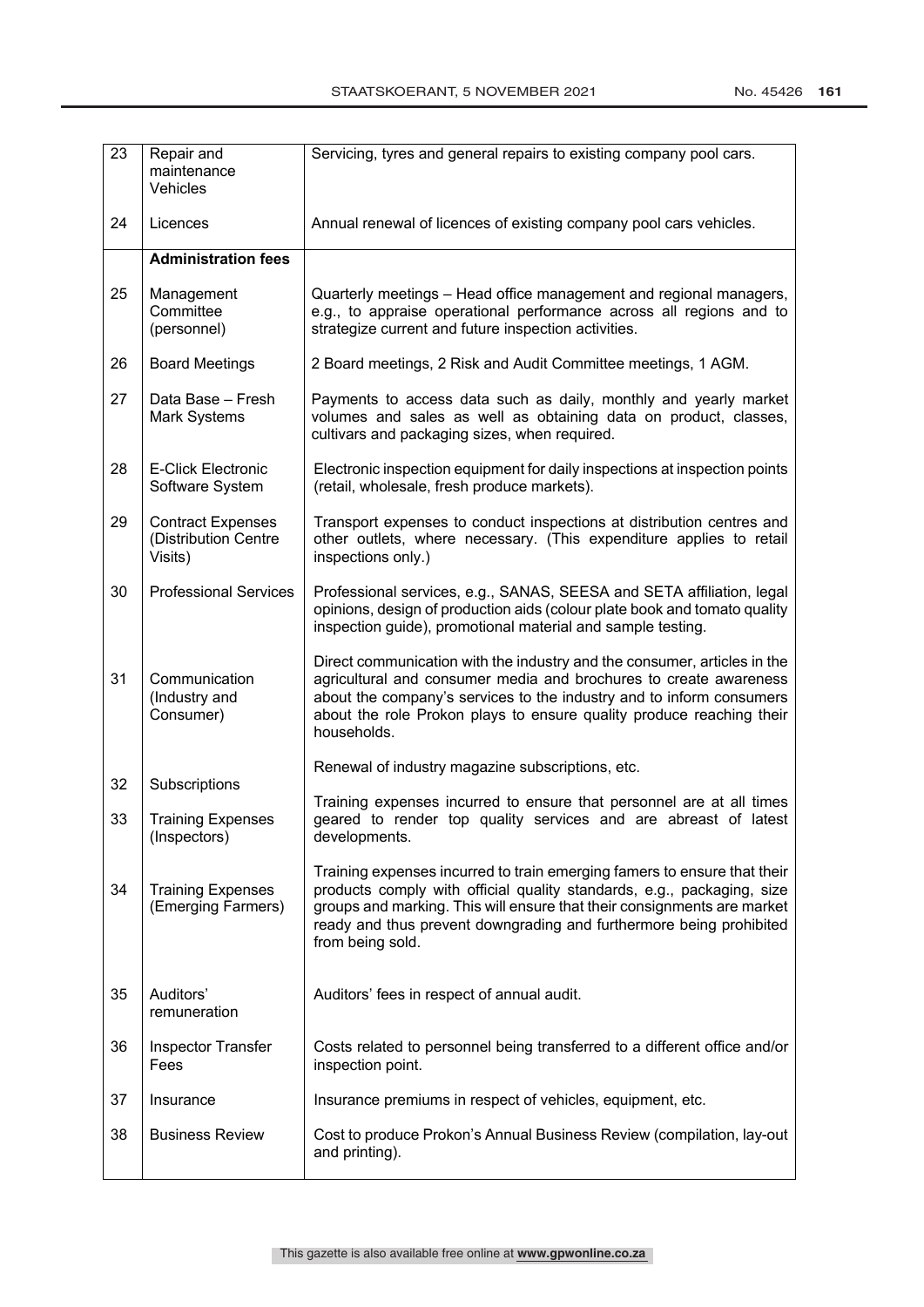|    | <b>Overhead expenses</b>                    |                                                                                                                                               |
|----|---------------------------------------------|-----------------------------------------------------------------------------------------------------------------------------------------------|
| 39 | Financial<br>Administration                 | Payment for external financial administration service.                                                                                        |
| 40 | Remuneration<br>Administration              | Payment for external remuneration administration service.                                                                                     |
| 41 | Administrative<br>Services                  | Payment for external administrative service.                                                                                                  |
| 42 | Membership fees                             | Payment of fees for membership fees of industry bodies, e.g., Produce<br>Marketing Association (PMA).                                         |
|    | <b>Depreciation</b>                         |                                                                                                                                               |
| 43 | Depreciation -<br>Equipment                 | Provision for depreciation of existing equipment, e.g., office furniture that<br>is written-off over three years.                             |
| 44 | Depreciation -<br><b>Computer Equipment</b> | Provision for depreciation of existing computer equipment, e.g., laptops<br>and cellular phones that are written-off over three years.        |
| 45 | Depreciation -<br><b>Vehicles</b>           | Provision for the depreciation of seven existing motor pool vehicles<br>which are written-off in terms of the company's motor vehicle policy. |

|                                        |                |                        | <b>ANNEXURE C</b>                 |  |  |
|----------------------------------------|----------------|------------------------|-----------------------------------|--|--|
| Products sold on fresh produce markets |                |                        |                                   |  |  |
|                                        |                |                        |                                   |  |  |
| Own regulation products                |                |                        | <b>Shared regulation products</b> |  |  |
| Product                                | Κq             | Product                | Kg                                |  |  |
| Apples                                 | 153 010 111,20 | Artichokes             | 10 435,60                         |  |  |
| Apricots                               | 825 363,10     | Asparagus              | 33 332,90                         |  |  |
| Avocados                               | 24 296 673,30  | <b>Baby Marrows</b>    | 789 633,00                        |  |  |
| <b>Bananas</b>                         | 209 023 833,50 | <b>Beetroot</b>        | 6 521 472,00                      |  |  |
| Cherries                               | 298 388,30     | Blueberries            | 578 436,60                        |  |  |
| Cocktail Avocados                      | 6 2 3 4 ,00    | <b>Brinjals</b>        | 2 356 670,00                      |  |  |
| <b>Cocktail Tomatoes</b>               | 1 229 360,50   | Broccoli / Cauliflower | 432 354,50                        |  |  |
| <b>Exotic Citrus</b>                   | 20 035 110,10  | <b>Broccoli</b>        | 3 211 659,60                      |  |  |
| Garlic                                 | 2 107 081,90   | <b>Brussel Sprouts</b> | 50 316,00                         |  |  |
| Grapefruits                            | 3 348 262,50   | <b>Butter Lettuce</b>  | 134 988,70                        |  |  |
| Grapes                                 | 19 418 804,10  | <b>Butternuts</b>      | 95 255 939,00                     |  |  |
| Lemons                                 | 26 121 814,50  | Cabbages               | 124 456 418,00                    |  |  |
| Limes                                  | 602 081,00     | Calabash               | 159 432,00                        |  |  |
| Litchis                                | 903 460,10     | Carrots                | 145 629 190,10                    |  |  |
| Mandarins                              | 21 955 991,20  | Cauliflower            | 4 349 482.20                      |  |  |
| <b>Nectarines</b>                      | 8 120 682.20   | Celery                 | 946 015,20                        |  |  |
| Onions                                 | 405 889 819,00 | Chillies               | 13 638 857,60                     |  |  |
| Oranges                                | 109 598 563,30 | Chinese Cabbage        | 286 469,90                        |  |  |
| Peaches                                | 13 177 620,30  | Chives                 | 6918,90                           |  |  |
| Pears                                  | 46 280 892,00  | Coriander              | 450 756,30                        |  |  |
| Pickle onions                          | 2 390 772,00   | Cucumber               | 244 277,40                        |  |  |
| Pineapples                             | 21 998 089,50  | <b>Custard Apple</b>   | 27 163,50                         |  |  |
| Plums                                  | 15 028 712.80  | <b>Dragon Fruit</b>    | 26 311,60                         |  |  |
| Prunes                                 | 571 515.40     | Endives                | 9 300,00                          |  |  |
| <b>Shallots</b>                        | 65 621,40      | English Cucumber       | 22 586 028,30                     |  |  |
| Tomatoes                               | 274 733 850,00 | Fennel                 | 87 008,00                         |  |  |
| <b>Totals</b>                          | 1381038707,20  | Figs                   | 163 588,70                        |  |  |
| Total kg inspectable per year          | 815 248 206,81 | <b>Fresh Dates</b>     | 22 351,70                         |  |  |
|                                        |                | Gem Squash             | 6 158 083,00                      |  |  |
| $\frac{9}{6}$                          | 59,0%          | Ginger                 | 1 375 651,40                      |  |  |
| See notes to explain %                 |                | Gooseberries           | 18 977,00                         |  |  |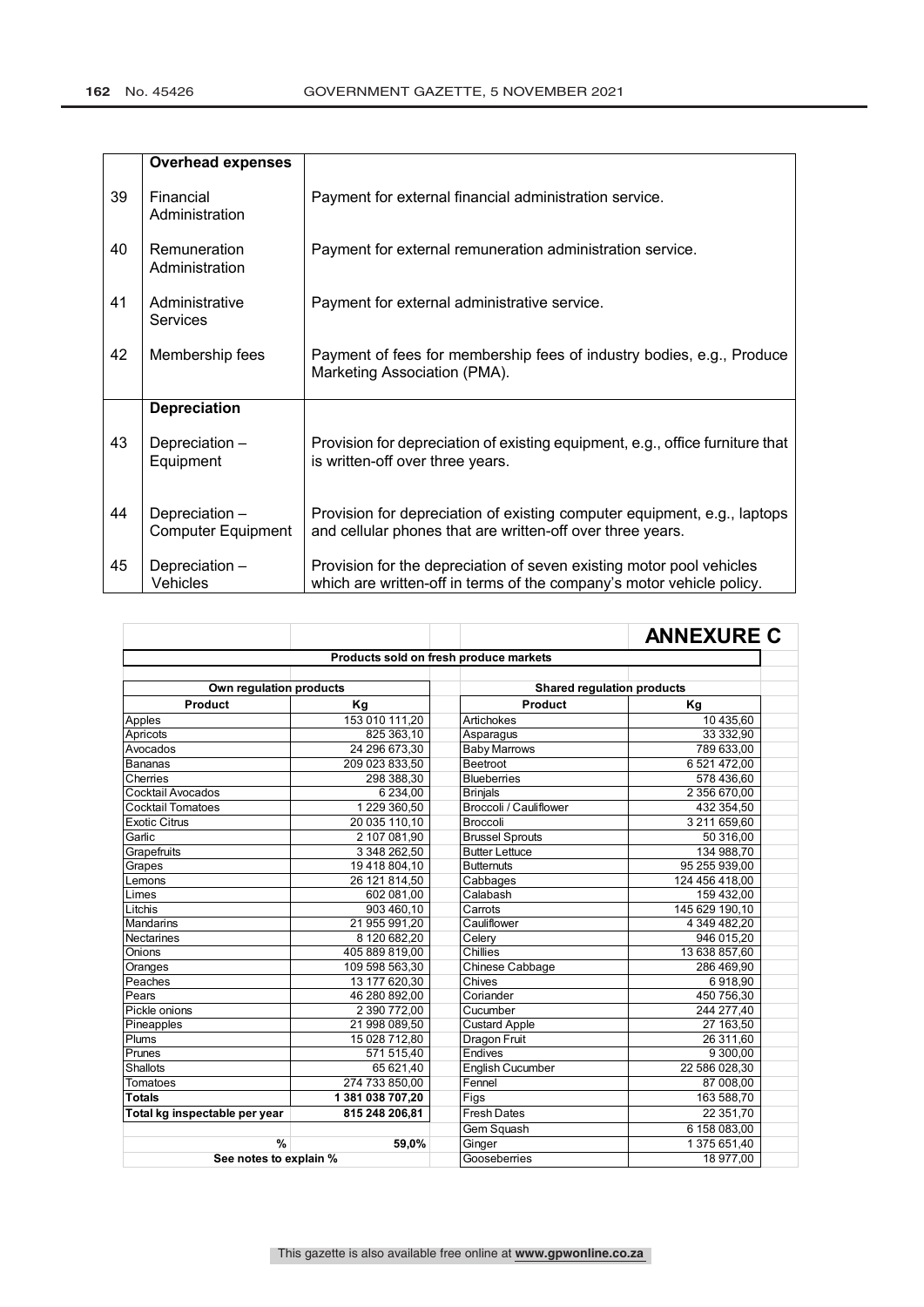|    |                                     | See notes to explain %    |  |  |
|----|-------------------------------------|---------------------------|--|--|
| 23 | %                                   | 59,6%                     |  |  |
|    |                                     |                           |  |  |
|    | Total kg inspectable per year       | 454 902 398,95            |  |  |
|    | <b>Totals</b>                       | 762 962 046,70            |  |  |
|    | Watermelons                         | 59 657 351,00             |  |  |
|    | Turnips                             | 661 823,00                |  |  |
|    | Sweet corn                          | 2 194 479,10              |  |  |
|    | Sweet potatoes                      | 26 292 468,70             |  |  |
|    | <b>Sweet Melons</b>                 | 3416289,50                |  |  |
|    | Strawberries                        | 2 227 173,10              |  |  |
|    | <b>Star Fruit</b>                   | 147,50                    |  |  |
|    | <b>Spring Onions</b>                | 630 955,40                |  |  |
|    | Spinach                             | 20 583 556,30             |  |  |
|    | Rhubarb                             | 13 080,50                 |  |  |
|    | Raspberries<br>Red Cabbage          | 212 686,30<br>997 163,50  |  |  |
|    | Radishes                            | 137 959,90                |  |  |
|    | Quinches                            | 24 921,00                 |  |  |
|    | Pumpkin                             | 53 330 271,00             |  |  |
|    | <b>Prickly Pears</b>                | 1 170 553,90              |  |  |
|    | Pomegranate                         | 381780,70                 |  |  |
|    | Piquant Peppers                     | 8668.40                   |  |  |
|    | Persimmons                          | 614 953,60                |  |  |
|    | Peppers                             | 62 969 409,10             |  |  |
|    | Paw Paw Papino                      | 5 057 364,50              |  |  |
|    | Patty pans                          | 422 539,90                |  |  |
|    | Parsnip                             | 64 825,00                 |  |  |
|    | Parsley                             | 370 891,20                |  |  |
|    | Paprika                             | 162 557,60                |  |  |
|    | Other berries                       | 177 493,70                |  |  |
|    | Okra                                | 2830299,00                |  |  |
|    | Muskmelons                          | 4 001 455,00              |  |  |
|    | <b>Mushrooms</b>                    | 65,80<br>1 317 874,60     |  |  |
|    | Morogo<br><b>Mulberries</b>         | 48 535,80                 |  |  |
|    | Marrows                             | 2 609 193,50              |  |  |
|    | Mangoes                             | 20 343 800,80             |  |  |
| 22 | Liquats                             | 225,00                    |  |  |
|    |                                     |                           |  |  |
|    | Lemon Grass<br>Lettuce              | 1 275,10<br>17 753 408,00 |  |  |
|    | Leeks                               | 808 672,40                |  |  |
|    | Kumquats                            | 144 513,50                |  |  |
|    | Kohlrabi                            | 12 742,00                 |  |  |
|    | Kiwi                                | 720 947,40                |  |  |
|    | Kale                                | 178 914,10                |  |  |
|    | <b>Jackfruit</b>                    | 1432,00                   |  |  |
|    | Hubbard Squash                      | 27 482 411,00             |  |  |
|    | Horse Radish                        | 13 246,00                 |  |  |
|    | Guava                               | 1917731,60                |  |  |
|    | Green Peas                          | 105 181,00                |  |  |
|    | Green Onions                        | 4836,70                   |  |  |
|    | Green Beans<br><b>Green Mealies</b> | 9879224,50<br>579 179.10  |  |  |
|    | Granadilla                          | 408 000,70                |  |  |
|    |                                     |                           |  |  |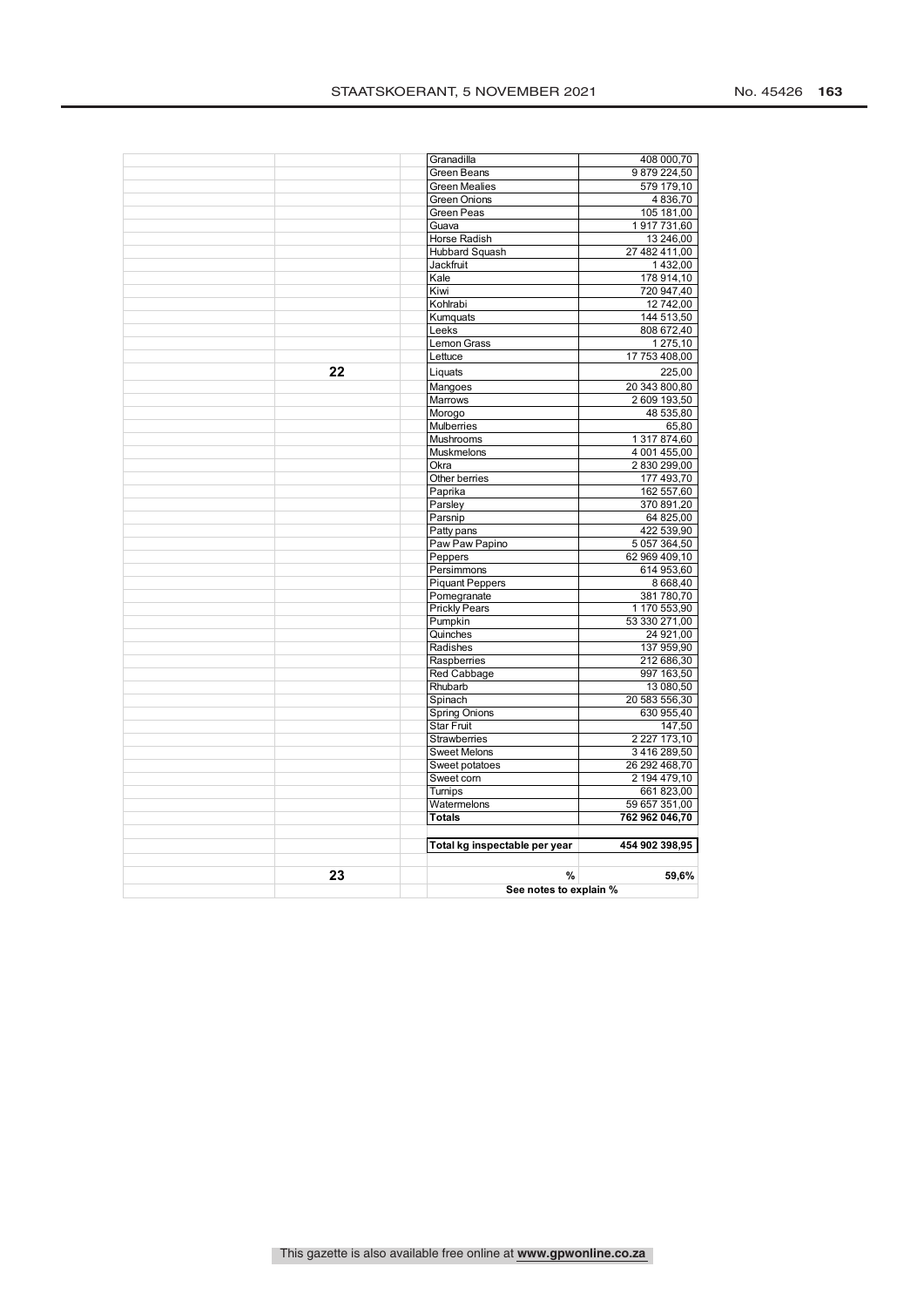$\mathbf{r}$ 

|                                           |                                                                                                    | <b>Simplified fee calculations</b>                                                                                                                                              |                              |
|-------------------------------------------|----------------------------------------------------------------------------------------------------|---------------------------------------------------------------------------------------------------------------------------------------------------------------------------------|------------------------------|
|                                           |                                                                                                    |                                                                                                                                                                                 | Per year kg                  |
| Products with own regulations             | Total kg inspectable of product with own regulations                                               |                                                                                                                                                                                 | 815 248 206,81               |
| Products with shared regulations          | Total kg inspectable of products sharing a regulation                                              |                                                                                                                                                                                 | 454 902 398,95               |
|                                           | Total                                                                                              |                                                                                                                                                                                 | 1 270 150 605,76             |
|                                           |                                                                                                    |                                                                                                                                                                                 |                              |
|                                           |                                                                                                    | Per day kg (365 days - 52 Sundays - 14 Holidays) = 299 days                                                                                                                     |                              |
|                                           |                                                                                                    |                                                                                                                                                                                 | 2726 582,63                  |
|                                           |                                                                                                    |                                                                                                                                                                                 | 1521412,71                   |
|                                           |                                                                                                    |                                                                                                                                                                                 | 4 247 995.34                 |
|                                           |                                                                                                    | Income % according to inspection time of categories                                                                                                                             |                              |
|                                           |                                                                                                    | 60.00%                                                                                                                                                                          |                              |
|                                           |                                                                                                    | 40,00%                                                                                                                                                                          |                              |
|                                           |                                                                                                    | 100,00%                                                                                                                                                                         |                              |
|                                           |                                                                                                    |                                                                                                                                                                                 |                              |
|                                           | Twice a week inspection kg<br>5453 165,26                                                          | 52 Weeks in a year kg<br>283 564 593.67                                                                                                                                         |                              |
| Products with own regulations             | 3 042 825.41                                                                                       | 158 226 921.37                                                                                                                                                                  |                              |
| Products with shared regulations<br>Total | 8 495 990,67                                                                                       | 441 791 515,05                                                                                                                                                                  |                              |
|                                           |                                                                                                    |                                                                                                                                                                                 |                              |
|                                           | Fee per kg                                                                                         | Projected income per year                                                                                                                                                       |                              |
| Products with own regulations             | R0,015                                                                                             | R4 253 468,91                                                                                                                                                                   |                              |
| Products with shared regulations          | R0.010                                                                                             | R1 582 269.21                                                                                                                                                                   |                              |
| Total                                     |                                                                                                    | R5835738,12                                                                                                                                                                     |                              |
|                                           |                                                                                                    |                                                                                                                                                                                 |                              |
|                                           | Budget to be covered by fees                                                                       | R5835738.12                                                                                                                                                                     |                              |
|                                           |                                                                                                    |                                                                                                                                                                                 |                              |
|                                           | Over(+) / Under (-) budget                                                                         | R0.00                                                                                                                                                                           |                              |
|                                           |                                                                                                    | <b>Fee calculations</b>                                                                                                                                                         |                              |
|                                           | 1                                                                                                  | $\overline{2}$                                                                                                                                                                  | 3                            |
|                                           | Per year kilogram (From page 22 & 23)                                                              | Per day total (Devide per year kg by 299)                                                                                                                                       | Twice per week (Per day x 2) |
| Products with own regulations             | 815 248 206,81                                                                                     | 2726 582,63                                                                                                                                                                     | 5453165,26                   |
| Products sharing a regulation             | 454 902 398,95                                                                                     | 1521412,71                                                                                                                                                                      | 3 042 825,41                 |
| Total                                     | 1 270 150 605,76                                                                                   | 4 247 995,34                                                                                                                                                                    | 8 495 990,67                 |
|                                           |                                                                                                    |                                                                                                                                                                                 |                              |
|                                           | 4<br>52 Week total (Twice per week x 52)                                                           | 5<br>Projected income per year (Twice per week x 0,015 and 0,01)                                                                                                                |                              |
| Products with own regulations             | 283 564 593,67                                                                                     | 4 253 468,91<br>R                                                                                                                                                               |                              |
| Products sharing a regulation             | 158 226 921,37                                                                                     | R<br>1582 269,21                                                                                                                                                                |                              |
| <b>Total</b>                              | 441 791 515,05                                                                                     | 5835738,12<br>$\mathbb{R}$                                                                                                                                                      |                              |
|                                           |                                                                                                    |                                                                                                                                                                                 |                              |
|                                           |                                                                                                    |                                                                                                                                                                                 |                              |
|                                           | <b>Notes</b>                                                                                       |                                                                                                                                                                                 |                              |
|                                           | % calculated from grand total for each category due to the following:                              |                                                                                                                                                                                 |                              |
|                                           |                                                                                                    |                                                                                                                                                                                 |                              |
|                                           | Documentation unavailable or received too late for the inspector to conduct an inspection          |                                                                                                                                                                                 |                              |
| times of markets (04h00 to 10h00)         |                                                                                                    |                                                                                                                                                                                 |                              |
|                                           | Due to the limited number of inspectors per market to ensure the cost effectiveness of inspections |                                                                                                                                                                                 |                              |
|                                           | Each inspector can only inspect a certain number of inspections (volumes / consignments) per hour  | Non-conformities of products prolong the time spent on inspections and thus reduce the number of inspections that can be conducted as the product has to be physically stamped, |                              |